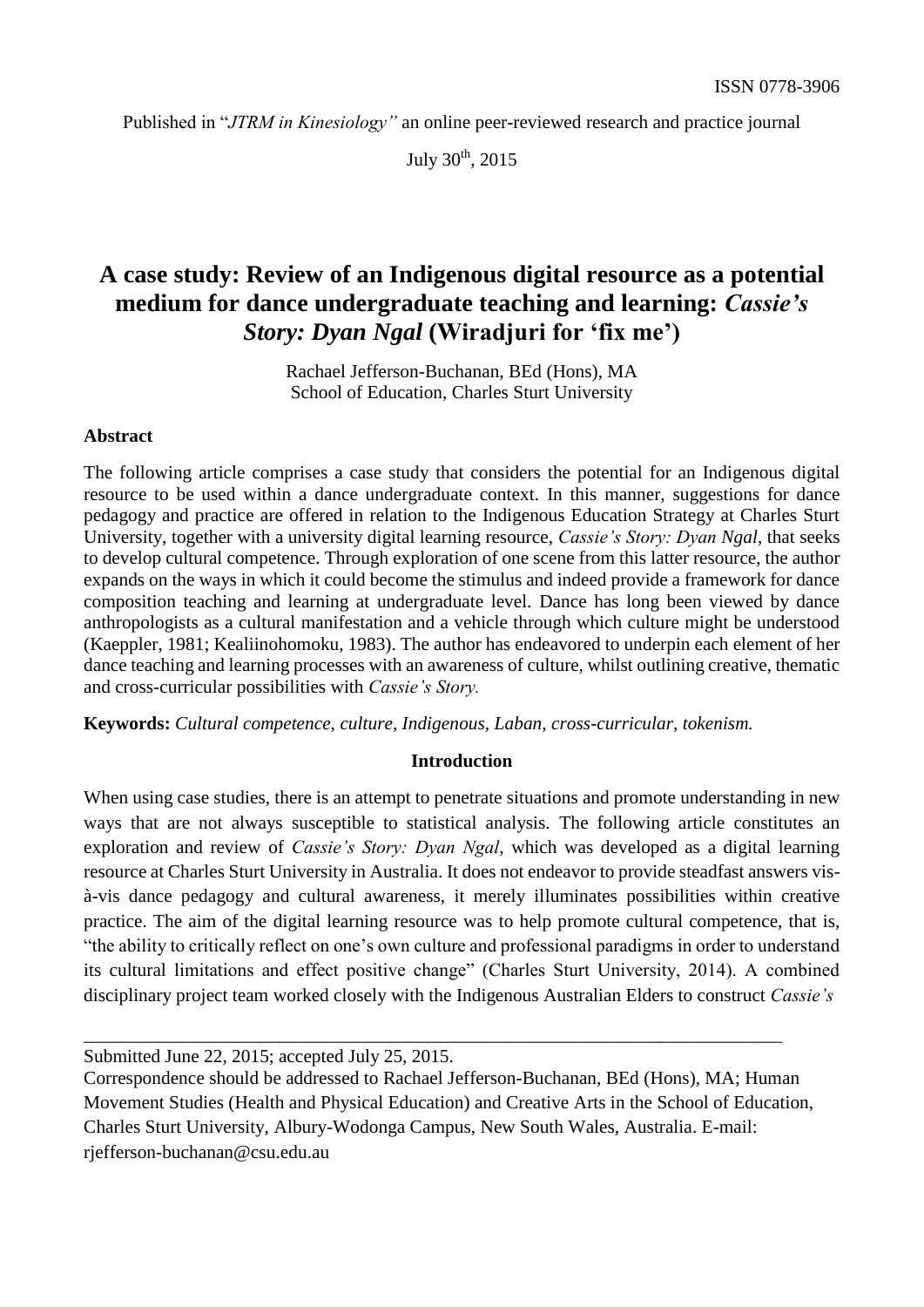*Story*, alongside the Indigenous Curriculum and Pedagogy Coordinator. Plans have since been made for academics to engage with *Cassie's Story* and include it in their subjects and courses with a view to broadening students' awareness of the general issues of cultural competence within Australia's past and contemporary educational practices. The ensuing reflection considers how this Indigenousinspired resource might be used as a stimulus for dance teaching and learning in a university undergraduate education program with primary generalist teachers. Dance has long been viewed by dance anthropologists as a cultural manifestation and a vehicle through which culture might be understood (Kaeppler, 1981; Kealiinohomoku, 1983), thus the opportunity to investigate these notions further within an Australian institutional setting is somewhat appealing.

## *Cassie's Story: Dyan Ngal* **– investigating the efficacy of the resource**

Having contemplated *Cassie's Story: Dyan Ngal* in its entirety, Scene 1 was selected as the main focus, due to its avid descriptions and emotive language (see the transcript of Scene 1 in Appendix A). Upon listening to this scene several times, a dance composition was visualized and a concept map related to this was subsequently developed, which helped to ground and enrich the author's ideas. Below in Figure 1 are some of the ideas that were developed (block capitals denote the author's own dance conceptualisations in relation to the previous words derived from the story per se). Four principal themes emerged, which are intimately connected to the original storyline:

- 1. Power struggles;
- 2. Emotional expression through the physical;
- 3. Conflict and resignation physically removed, physically shut out;
- 4. Incessant travelling.

Each of these themes has the capacity to generate a wide range of movement vocabulary, that can be shaped and formed through Rudolf Laban's movement framework (Laban, 1948). Further details regarding this will be shared at a later point (see also Appendix B and Appendix C).

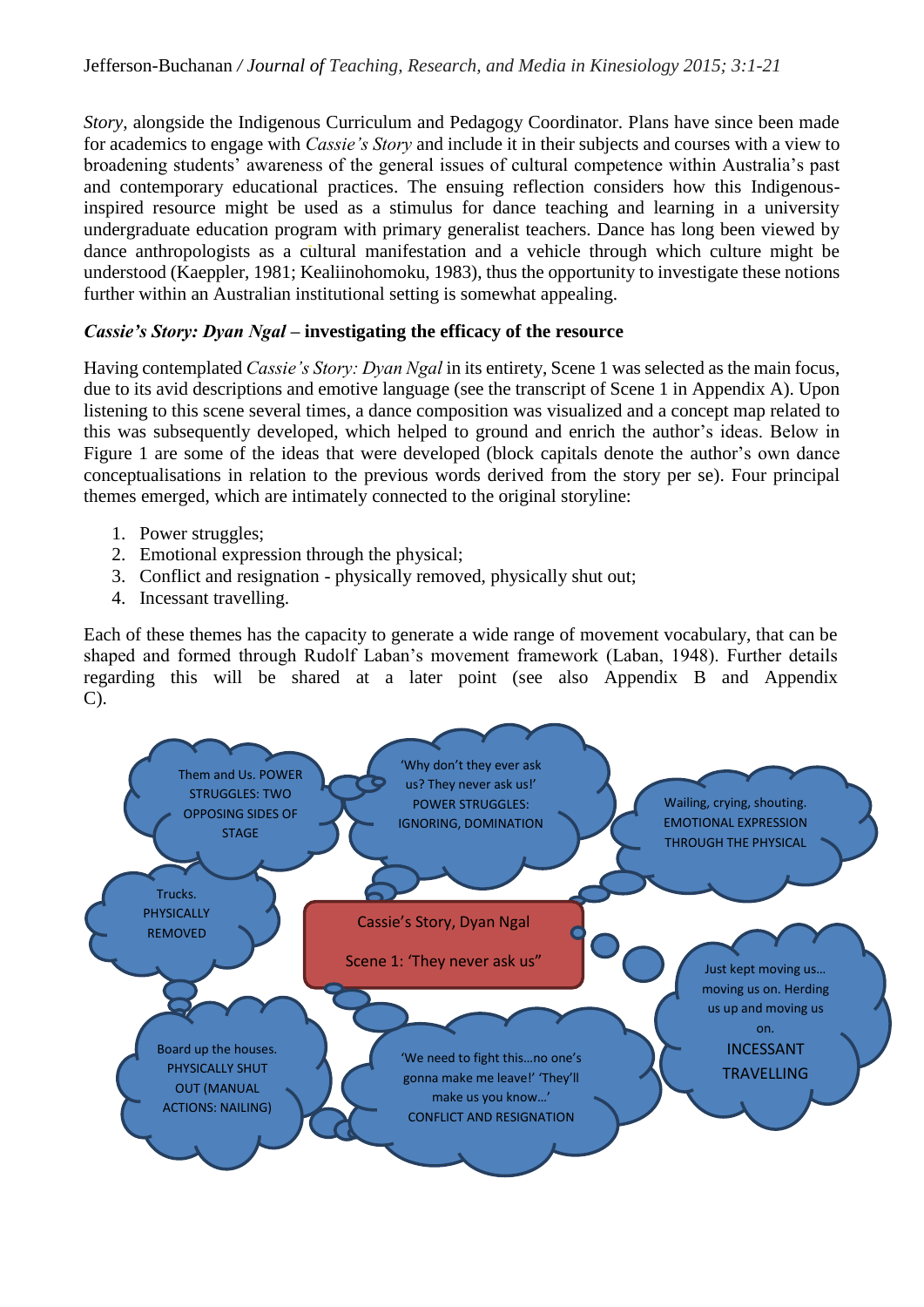## **Figure 1: Concept map related to Scene 1 of** *Cassie's Story: Dyan Ngal.*

During the process of designing the concept map, the author became conscious of her Westernized methods of dance-making, and began to wonder how she might challenge and modify these in any future face-to-face dance workshops that she led with students. Issues such as this are highlighted within the Indigenous Education Strategy (IES) at Charles Sturt University, and the Cultural Competence Pedagogical Framework that is referred to therein. Indeed, the IES confirms that "…the types of skills and depth of knowledge taught have been largely determined by dominant societal attitudes and expectations in relation to class, race, age and gender…" (IES, 2008, p. 3). This can result in a "one-way construction of knowledge" due to "whiteness behaviours" (Mlcek, 2009, p. 3) which lead a person to believe that *what* and *how* they teach is the norm; it is a dangerous standpoint to take, be it unconsciously only, since it effectively ignores the omnipresent diversity in our classrooms. The author's awareness of her own values, biases, and beliefs was deemed essential for 'cultural competence' (Sowers-Hoag & Sandau-Beckler, 1996), a concept that will subsequently be examined in more detail.

An important thing for the author to remember as a white, Western woman, is that although she has lived and worked in several international settings throughout Europe, and more recently in Australia, she has been educated within a Western education system. Born to white, middle class educators, the author trained in ballet, jazz and contemporary dance from an early age, and grew up in a house full of books with high academic expectations that were unconsciously absorbed. She slipped willingly and seamlessly into a dance and physical education teacher role at the age of 22. Indeed, it is only during the last few years of her 26 year career that the author has become increasingly aware of how she has been unconsciously perpetuating the dominant Western culture within which she has lived so comfortably through the very pedagogical methods that she employs in the classroom. In parallel with this, the author has begun to realise that she can begin to make a difference in a world of difference, as long as she values diversity, is deeply committed to education for all, and can develop herself to attain "cultural proficiency… within [her] practice, teaching and research" (Wells, 2000, p. 193).

Unravelling the complex interplay between culture, values, policies, and pedagogy is an essential process as an educator, but particularly so, when working in an institution such as Charles Sturt University with the Indigenous Education Strategy at its very core. Reflecting on the past can help to make a better future - the various dimensions of the IES serve to remind us of this, and it is to a selection of these that the discussion now turns.

#### **Indigenizing the curriculum**

The IES (2008, p. 22) states that "The inclusion of Indigenous content into all Charles Sturt University undergraduate programs offered by Charles Sturt University has the power to change the nature of Australian society and the quality of service provision provided to Indigenous Australians". In Section 5.1 of the IES, nine Key Objectives are evident, two of which are particularly relevant to the ensuing dance unit of work: Key Objective 2: "Make Indigenous people, culture and knowledge a valued and visible aspect of the life and culture of the University and its campuses", and Key Objective 5: "Incorporate Indigenous Australian content into all of the University's undergraduate course offerings, and embed related descriptors into the University's Graduate Attributes" (IES, 2008, p. 7).

A stimulus such as *Cassie's Story: Dyan Ngal* could be used as an effective learning tool within a dance domain, thus addressing the need to Indigenize undergraduate program content. When utilized within a dance context, stories are considered to be ideational stimuli, as they have the capacity to generate "…a certain aura of concepts which provide frameworks for the creation of dances" (Smith-Autard, 1992, p. 28). The potential of a story to enrich dance is therefore only limited by the composer's imagination. For example, *Cassie's Story: Dyan Ngal* might be transformed into a dance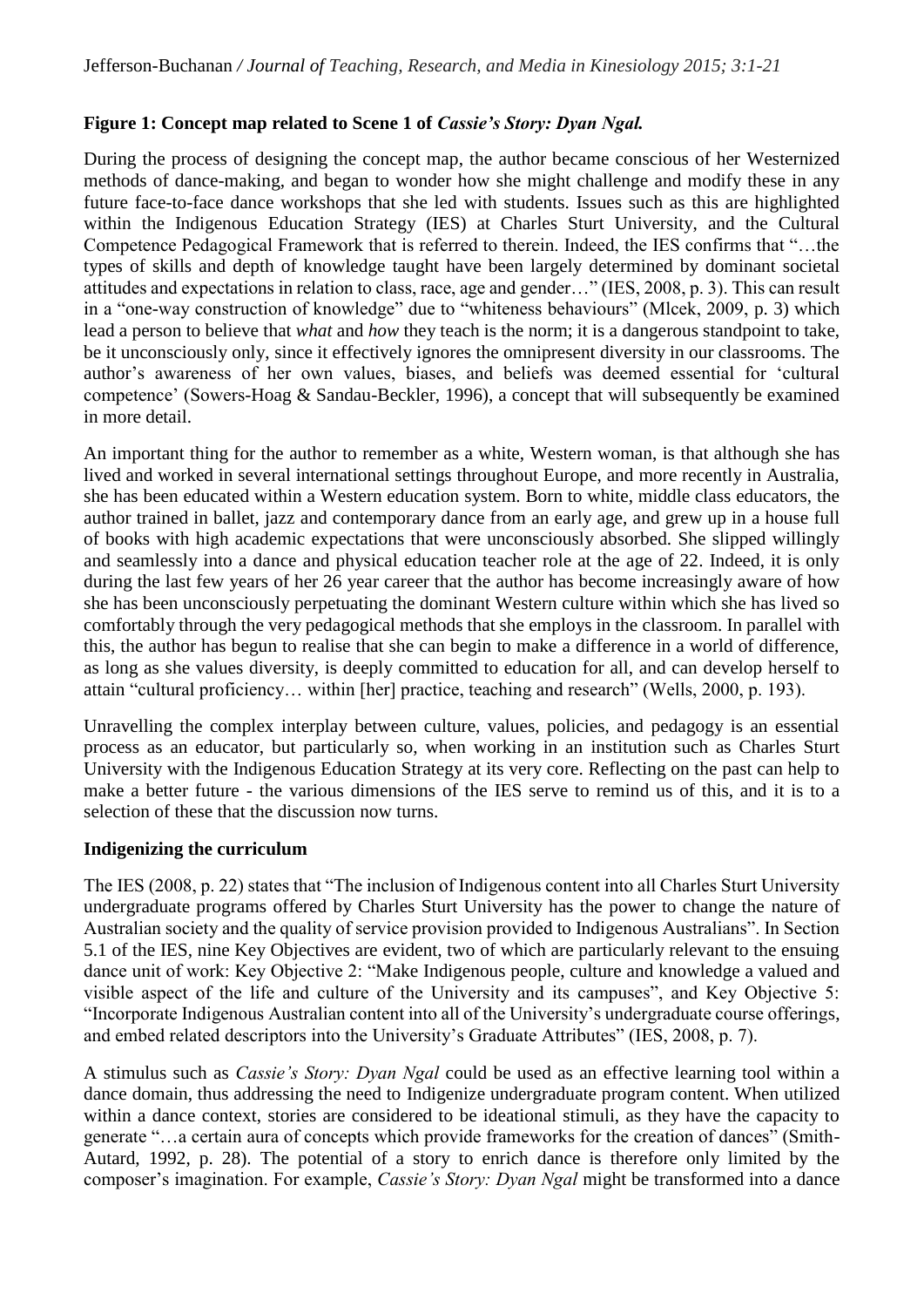that depicts the chosen character(s) and/or consists of an examination of the relationship between characters. It might investigate the listener's feelings or explore the mood and atmosphere created. Consideration of the historical, geographical and/or socio-cultural context of the story would also be an essential starting point in this particular case. Moreover, an investigation of the meaning, or layers of meaning, within the story might be an appropriate artistic route, or possibly a focus on the rhythm and repetition of certain words and concepts. These speculative points of departure for the composition process would be discussed and shared with undergraduate students, and they would subsequently be given kinesthetic opportunities to experience how to construct the dance form around the chosen story. This would be followed by their own improvization in small groups, selecting and developing movements with clear sequences, sections and final form. By experiencing an initial practical modelling of the craft of composition, these non-dance specialists and future primary educators would be given support moments during their dance learning in line with Vygotsky's scaffolding theory (1978). This might help to counteract any negative feelings that the primary generalist teachers could have in relation to their confidence and competence levels when teaching aspects of physical education, a phenomenon that has been well documented as an issue (Armour & Duncombe, 2004; Carney & Chedzoy, 1998; Faucette, Nugent, Sallis & McKenzie, 2002).

## **Crafting the dance:** *Cassie's Story: Dyan Ngal*

Each of the four principal themes that were mapped earlier in this discussion will now be considered in order to ascertain the story's usefulness as a dance resource. Further detail regarding this can be found in Appendix B: *Cassie's Story: Dyan Ngal* – a related Dance Unit of Work. Laban's movement framework (1948) will be drawn from throughout this discussion.

- *1. SECTION A - Power struggles: ignoring, domination, two opposing sides of stage:* contrasting levels used to demonstrate power struggles between dancers, with the 'dominant' dancers exploring the following effort actions (Laban, 1948): punch, press, wring, slash. Dancers who are 'ignored' can portray contrasting effort actions of dab, glide, flick and float to show their relative lack of power. Spatial contrasts between the two power groups can be exaggerated to highlight their differences, for example, the more powerful group can take centre stage regularly, and dominate the downstage area, often moving on strong diagonals through centre. The group being ignored could remain in their own kinespheres (personal space) in the upstage area, far from the audience and yet ever-present to symbolise that this was their land and it has been forcibly stripped away from them. Exploration of space might be extended to short actionreaction sequences wherein one partner moves and the other responds. Contrasts in speed – quick against slow – and in space - straight against curved spatial floor pathways – could be added for further interest.
- 2. *SECTION B - Emotional expression through the physical: wailing, crying, shouting:*  improvisation around meaning in movement could be made in this section of the dance. Whilst Smith-Autard maintains that "There is no *one* way of showing meaning in movement but there are accepted patterns" (1992, p. 20), again there needs to be care taken with regard to the culturally bound nature of movement and how it might be interpreted in many different ways due to each viewer's cultural memories and experiences. Notwithstanding this, movements that are lower in level, inward facing and more jagged and twisted in terms of body shape and effort could be explored to show sadness and pain, i.e. the 'wailing' and 'crying' that *Cassie's Story: Dyan Ngal* describes. Reference to Western professional dance works such as 'Lamentation' by Martha Graham (1930) would be appropriate here, although the historical context of this piece would need to be outlined in order to appreciate the expressive dance epoch from whence it originated. 'Shouting' in dance could be researched through physical gestures upwards and outwards with the arms, and dancers could also perform explosive jumps and leaps across the stage to symbolize their anger.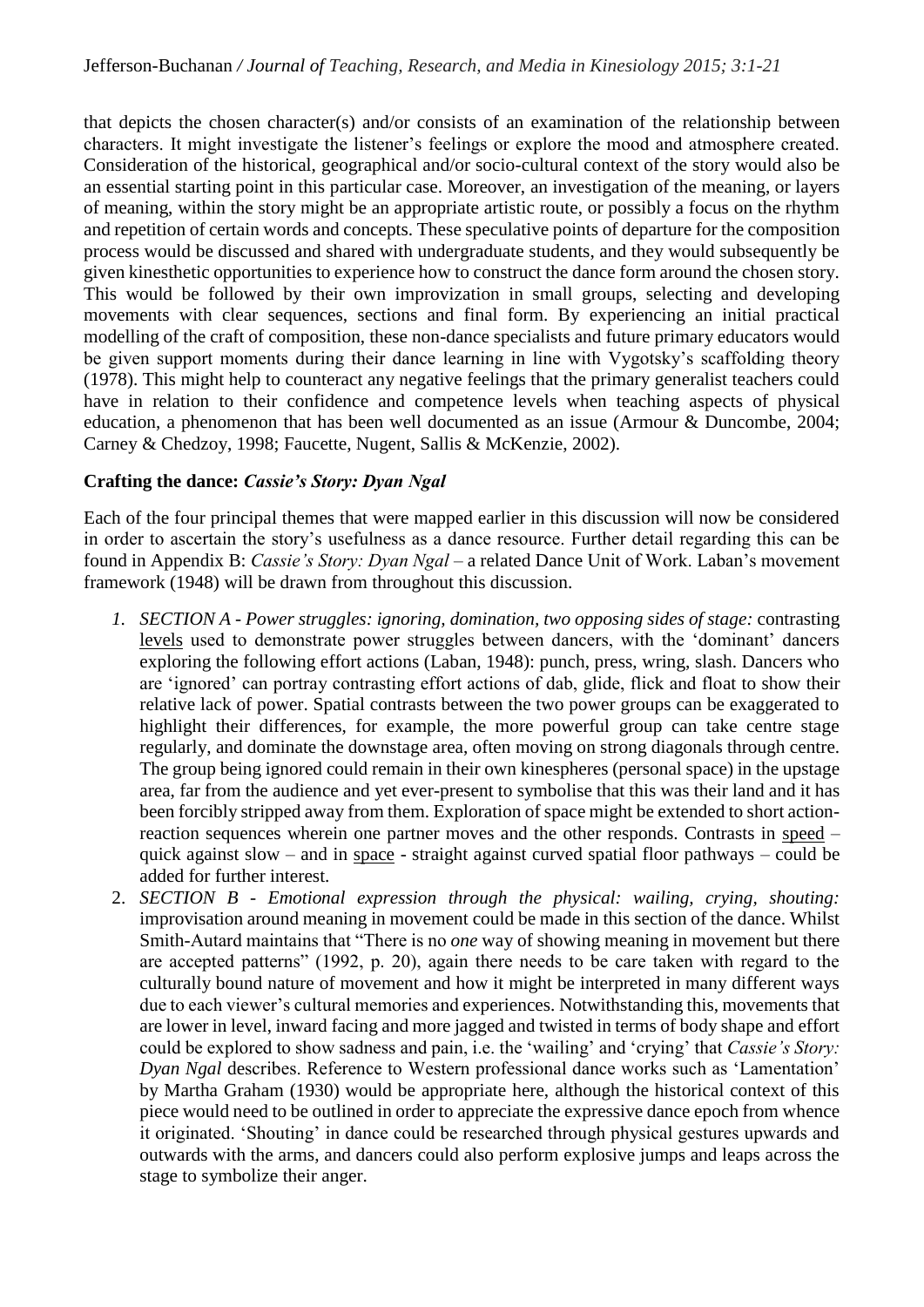3. *SECTION C - Conflict and resignation, physically removed, physically shut out:* in this section of the dance, asymmetrical body designs could be studied and performed to illuminate conflict. Humphrey (1987, p. 58) comments that "...oppositional design [where body lines are opposed in a right angle] strengthens and fortifies any mood or meaning which calls for aggressive energy and vitality. It is indispensable for any idea of conflict, either emotional and subjective or with some outside person or force". Conflict is a part of being human and something that young children and adults alike experience and learn to manage. Through the dance medium, a range of conflict-type movements could be explored, including holding and resisting with one partner trying to leave and the other holding them back, using different body parts, levels and timing. Still body shapes that explore conflict could also be designed in pairs, with strong, asymmetrical body lines and contrasting changes of level. Climatic moments of conflict could be punctuated by resignation, involving inward bodily contractions and sinking to the floor with soft, fluid dynamics as if all hope has gone and there is acceptance of the situation.

A Western professional dance work that demonstrates such human conflict, including despair and eventual acceptance of fate is 'Ghost Dances' (1981) by Christopher Bruce, which portrays the South American civilian murders, imprisonments and tragedies of the 1970s and 1980s. The dance has a cruel, relentless quality about it, with the peasant villagers trying to carry on with their everyday lives, but remaining constantly aware that death (the ghost dancers) could come at any time and carry them away. They are literally smashed to the ground or transported offstage by the masked, skeleton-like creatures. When Cassie describes the way in which her own people are physically removed from their homes, herded up like animals in trucks and moved to the other side of town time after time, the author is reminded of the same social injustice and can envisage how this might also be the catalyst for an artistic adventure in the dance studio.

*4. SECTION D - incessant travelling:* within this final section of the dance, students could explore walking, running and stopping movements in different rhythmic patterns and across circular floor pathways, thus creating the impression of the relentless nomadic existence that Cassie referred to in Scene 1: "Just kept moving us… moving us on.." Students could try travelling in different formations, holding hands very lightly or connected with bent elbows or holding each other's shoulders. Effort actions could add texture and colour to the travels, with emotions such as reluctance being shown through sustained, slow, heavy qualities and then fear and anxiety quickening the pace and sending the dancers into a fast, climatic sprint.

In Section 5.3.2 (Courses, Learning and Teaching) of the IES, Recommendation 15 is that "Academic Senate implement policy requiring the incorporation of Indigenous Australian content as an assessable component of all CSU [Charles Sturt University] undergraduate programs" (2008, p. 10). It is essential for us as teachers to examine our learning, teaching and assessment strategies in relation to the IES, as all three are inextricably linked. It would therefore be appropriate, and indeed timely, for a stimulus such as *Cassie's Story* to be made an integral part of dance content and pedagogy.

## **The cultural competence pedagogical framework**

The IES refers to the cultural competence pedagogical framework (CCPF) "…which provides a systematic and systemic approach to the incorporation of Indigenous Australian content into Charles Sturt University undergraduate programs" (2008, p. 23). Whilst there is no one universally accepted definition of 'cultural competence', many definitions apparently share certain aspects such as "valuing diversity, having the capacity for cultural self-assessment, being conscious of the dynamics inherent in cross-cultural interactions, institutionalising the importance of cultural knowledge and making adaptations to service delivery that reflect cultural understanding" (Goode 1995 cited in Universities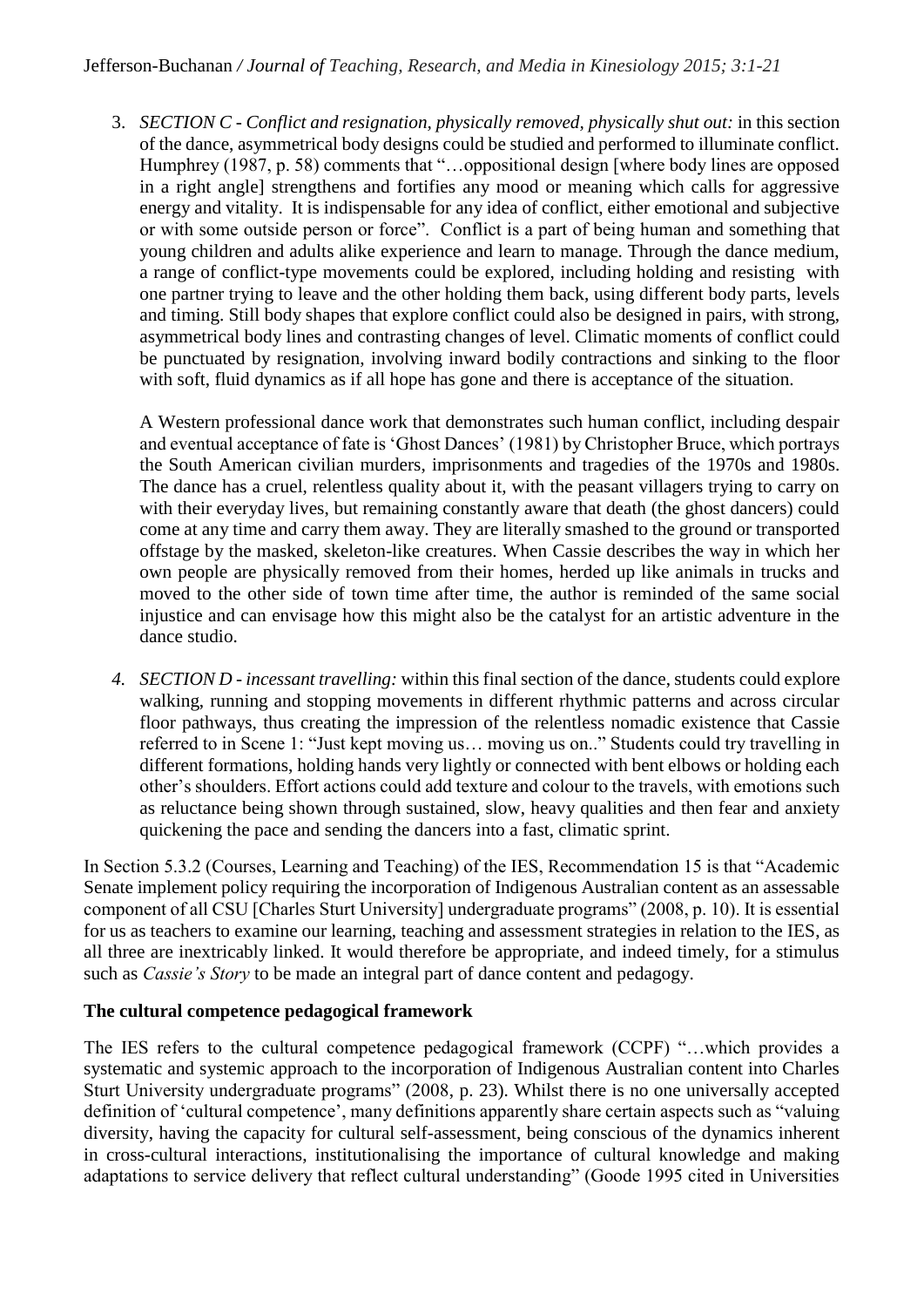Australia & Indigenous Higher Education Advisory Council (Australia) [IHEAC], 2011, p. 50). The term culture per se is also considered "one of the two or three most complicated words in the English language" (Williams, 1976, p. 76). In anthropological terms, culture is perceived as values, beliefs, ideas, institutions, relationship networks, behavioural patterns and artifacts. Institutional settings such as Charles Sturt University could also be described as a microculture, conveying its own messages whilst simultaneously acting as a cultural channel or interface. As a dance educator within the university microculture, the author negotiates between cultural values and dance traditions, local and global cultures, and what the university values. On a daily basis the author therefore faces a wide range of choices in relation to culture, choosing certain dance stimuli, theories, methods, techniques, styles, choreographies, materials, frameworks and pedagogical processes. These choices require sensitivity to students' lives, as well as the historical and cultural context in which the learning is located. Using an Indigenous resource such as *Cassie's Story: Dyan Ngal* in some of the ways outlined in the subsequent dance unit of work would appear to satisfy at least two of the five broad groups of issues (numbers 1 and 4) that emerged from the initial CCPF research.

1. There continues to exist a significant lack of awareness amongst professionals of Indigenous Australian clients, cultures and contexts; 4. The failure of professions to engage in broader issues of justice and human rights, including advocacy and the development of strategies to challenge prejudice, ethnocentrism and racism.

## **Historical and contemporary perspectives**

Evidently, dance needs to adopt progressive and pedagogically robust educational principles if Western and ethnocentric perspectives are to be challenged and it is to concurrently respond to the multiplicity of cultures that make up our world. However, it is also a physical art form that uses the body, a body where students' life narratives are housed and their culture is inscribed. Undoubtedly, the bodily scars of Indigenous mistreatment and marginalization are visible in current times. We only have to look back as far as the 1960s to see how Indigenous students were prevented access to education due to institutional racism embedded in government policies such as the Aborigines Protection Acts (operational in all Australian States and Territories from 1909). Such policies disregarded the human rights of Aboriginal and Torres Strait Islander peoples, through segregation, removal of their children ('the stolen generations') and restriction of their access to mainstream employment, healthcare and education (IHEAC, 2011, p. 12). The extent of the socio-economic disadvantage experienced by Indigenous Australians is also illustrated in the 1991 Royal Commission of Inquiry into Aboriginal Deaths in Custody, in which it is argued that "professionals largely operated within a neo-colonial framework and were generally ignorant of knowledge and understanding of Indigenous cultures, worldview, histories and contemporary situations and lacked practical skills and strategies for working effectively in Indigenous contexts" (IES, 2008, p. 21).

#### **Conclusion**

The author's role as a teacher educator in this domain is thus an important one, since it is at this 'grass roots' level that awareness, sensitivity and positive change can be initiated. Once the phenomenon of teachers structuring their "…curriculum based upon little or no knowledge and understanding of Indigenous cultures, histories or contemporary realities" (NBPF, p. 26) is recognized, this is where our educational journey as Australian academics can commence. *Cassie's Story: Dyan Ngal* shows much promise as a resource in the dance context, not only due its cross-curricular potential (see Appendix C), but particularly in terms of its capacity to explore human, social justice and socio-cultural issues through visceral, embodied experiences. Notwithstanding this, the author is also aware of the issue of tokenism, which some believe it is impossible to avoid in dance education (McFee, 1994). However, academics have the potential to contribute to institutional Indigenous strategies, as long as there is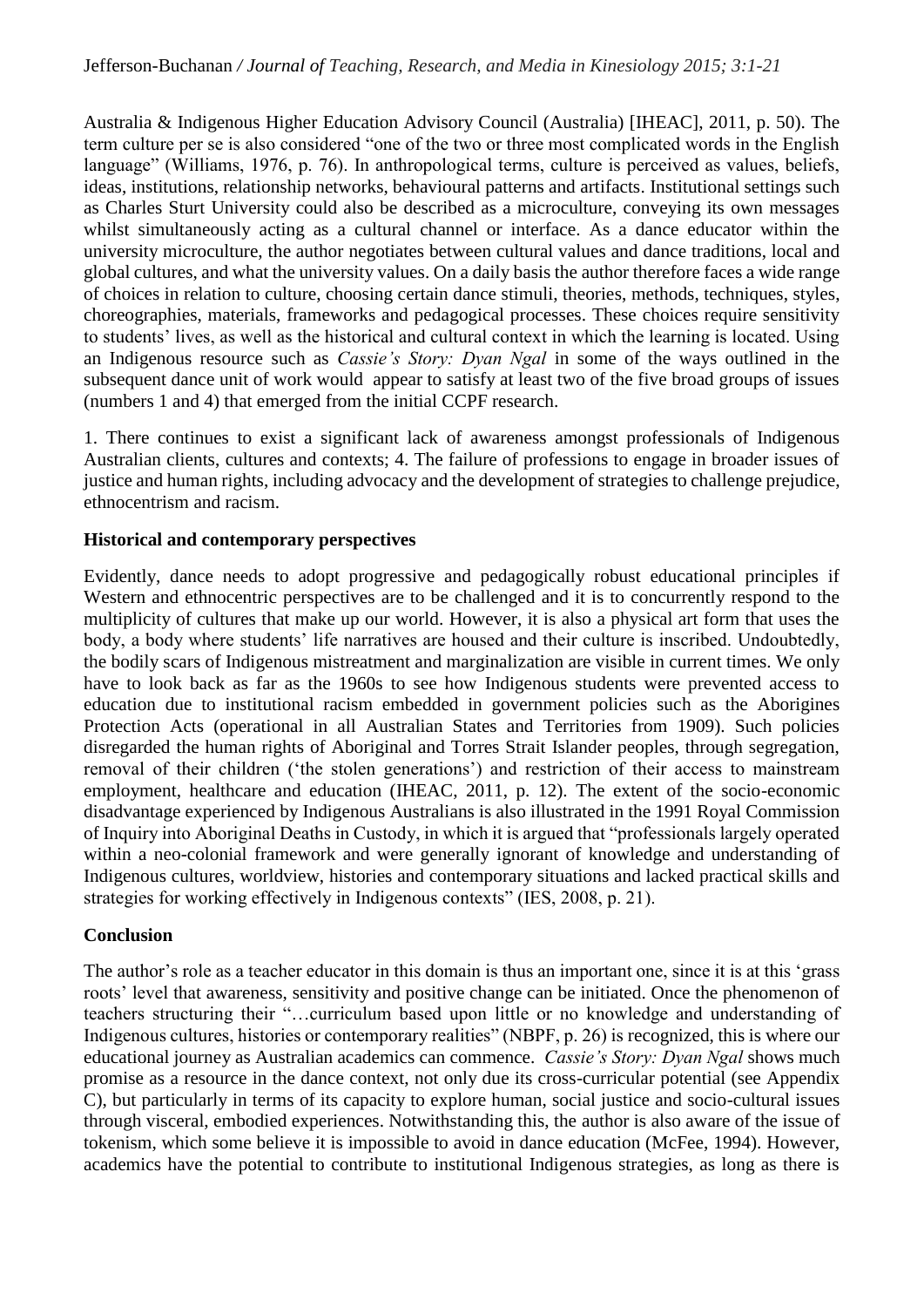commitment to the on-going, long term process of developing and refining one's personal cultural competence.

#### **References**

- Armour, K., & Duncombe, R. (2004). Teachers' continuing professional development in primary physical education: Lessons from present and past to inform the future. *Physical Education and Sport Pedagogy, (9)*1, 3-21.
- Board of Studies, New South Wales. (2007). *English K-6 syllabus.* Sydney: Board of Studies, NSW. Retrieved from [http://k6.boardofstudies.nsw.edu.au/files/english/k6\\_english\\_syl.pdf](http://k6.boardofstudies.nsw.edu.au/files/english/k6_english_syl.pdf)
- Board of Studies, New South Wales (2006). *Mathematics K-6 syllabus. Syllabus 2002.* Sydney: Author. Retrieved from [http://k6.boardofstudies.nsw.edu.au/files/maths/k6\\_maths\\_syl.pdf](http://k6.boardofstudies.nsw.edu.au/files/maths/k6_maths_syl.pdf)
- Board of Studies, New South Wales. (1993). *Science and Technology K-6 syllabus and support document.* North Sydney: Author. Retrieved from [http://k6.boardofstudies.nsw.edu.au/files/science-and-technology/k6\\_scitech\\_syl.pdf](http://k6.boardofstudies.nsw.edu.au/files/science-and-technology/k6_scitech_syl.pdf)
- Board of Studies, New South Wales. (2007). *Personal development, health and physical education K-6 syllabus.* Sydney: Author. Retrieved from [http://k6.boardofstudies.nsw.edu.au/files/pdhpe/k6\\_pdhpe\\_syl.pdf](http://k6.boardofstudies.nsw.edu.au/files/pdhpe/k6_pdhpe_syl.pdf)
- Board of Studies, New South Wales. (2006). *Human society and its environment K-6 syllabus.* Sydney: Author. Retrieved from [http://k6.boardofstudies.nsw.edu.au/files/hsie/k6\\_hsie\\_syl.pdf](http://k6.boardofstudies.nsw.edu.au/files/hsie/k6_hsie_syl.pdf)
- Board of Studies, New South Wales. (2006). *Creative arts K-6 syllabus.* Sydney: Author. Retrieved from [http://k6.boardofstudies.nsw.edu.au/files/arts/k6\\_creative\\_arts\\_syl.pdf](http://k6.boardofstudies.nsw.edu.au/files/arts/k6_creative_arts_syl.pdf)
- Carney, C., & Chedzoy, S. (1998). Primary student teacher prior experiences and their relationship to estimated competence to teach the national curriculum for physical education. *Sport, Education and Society, (3)*1, 19-36.
- Charles Sturt University. (2008). *The Indigenous education strategy.* Retrieved from <http://www.csu.edu.au/faculty/educat/cfis/education-strategy>
- Charles Sturt University. (2013). *Cassie's story, Dyan Ngal.* Retrieved from [http://doms.csu.edu.au/csu/file/f4d605d5-8ded-af93-e1a5-4d20d567d981/1/revision-](http://doms.csu.edu.au/csu/file/f4d605d5-8ded-af93-e1a5-4d20d567d981/1/revision-3/index.html)[3/index.html](http://doms.csu.edu.au/csu/file/f4d605d5-8ded-af93-e1a5-4d20d567d981/1/revision-3/index.html)
- Charles Sturt University (2014) Competencies. What is cultural competence? Retrieved from <http://www.csu.edu.au/division/landt/indigenous-curriculum/competencies>
- Faucette, N., Nugent, P., Sallis, J., & McKenzie, T. (2002). "I'd rather chew on aluminium foil". Overcoming classroom teachers' resistance to teaching physical education. *Journal of Teaching in Physical Education, 21*(3), 287-308.

Humphrey, D. (1987). *The Art of Making Dances.* Pennington, NJ: Dance Horizons.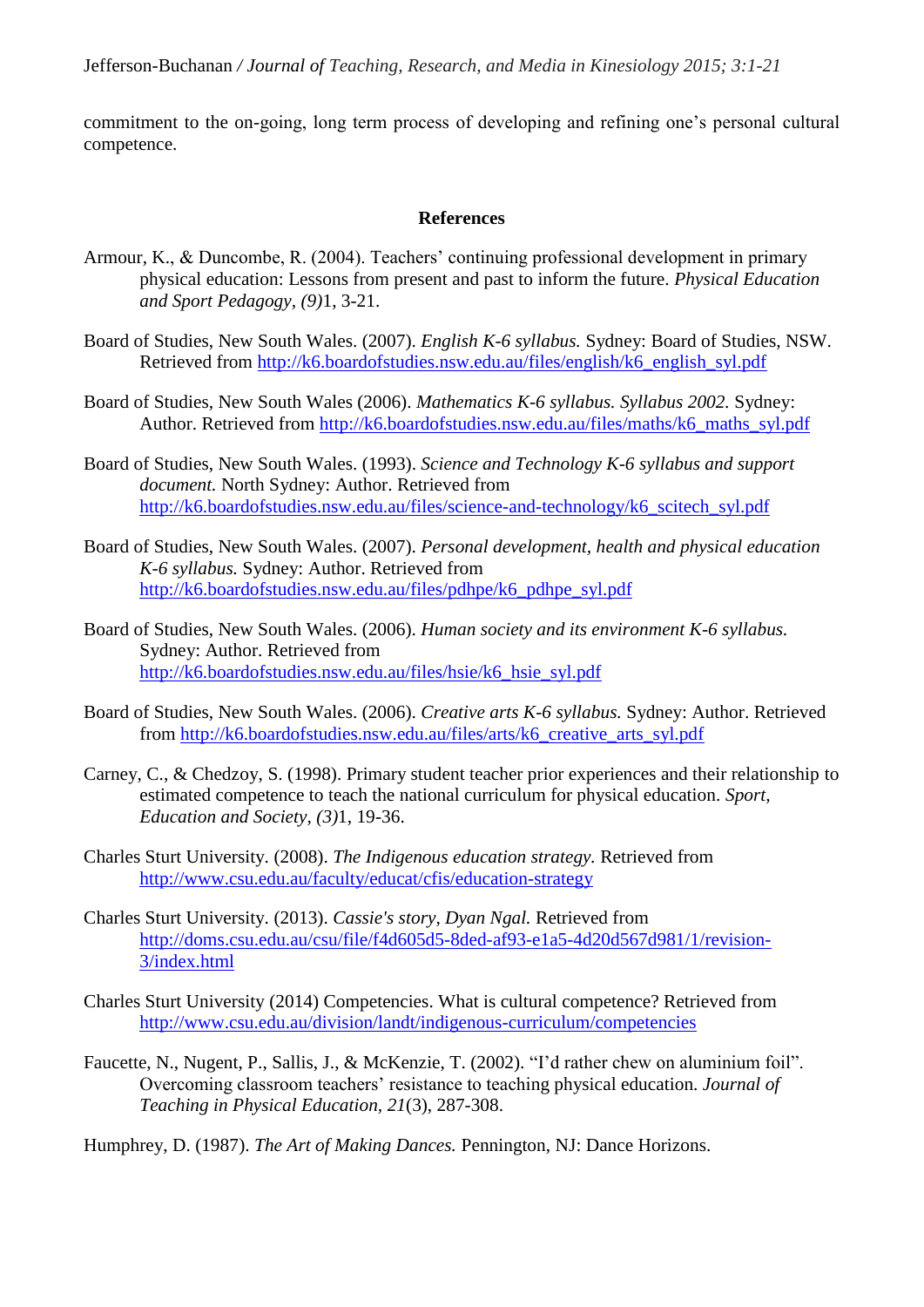- Kaeppler, A. L. (1978). Dance in anthropological perspective. *Annual Review of Anthropology*, 7, 31-49.
- Kealiinohomoku, J.W. (1983). An anthropologist looks at ballet as a form of ethnic dance. In Copeland, R. & Cohen, M. (Eds.). *What is dance? Readings in theory and criticism* (pp. 533- 549). London: Oxford University Press.
- Laban, R. (1948). *Modern Educational Dance.* London: Macdonald and Evans.
- McFee, G. (1994). *The concept of dance education.* London: Routledge.
- Mlceck, S. (2009). Being culturally competent or culturally indulgent: what is an effective pedagogical framework for working with Indigenous Learners? *Australian Critical Race and Whiteness Studies Association eJournal*, *(5*)1, 1-12. Retrieved from [http://researchoutput.csu.edu.au](http://researchoutput.csu.edu.au/)
- Smith-Autard, J.M. (1992). *Dance Composition. A Practical Guide for Teachers* (2nd ed). London: A & C Black.
- Sowers-Hoag, K. M., & Sandau-Beckler, P. (1996). Educating for cultural competence in the generalist curriculum*. Journal of Multicultural Social Work, 4*(3), 37-56.
- Universities Australia & Indigenous Higher Education Advisory Council (Australia) (IHEAC). (2011). *National best practice framework for Indigenous cultural competency in Australian universities.* Canberra, Australian Capital Territory: Universities Australia. Retrieved from <http://www.universitiesaustralia.edu.au/lightbox/1312>
- Vygotsky, L. S. (1978). *Mind in society: The development of higher psychological processes.* Cambridge, Mass.: Harvard University Press.
- Wells, M. I. (2000). Beyond Cultural Competence: A Model for Individual and Institutional Cultural Development. *Journal of Community Health Nursing, 17*(4), 189-199.
- Williams, R. (1976). *Keywords: a Vocabulary of Culture and Society.* London: Fontana.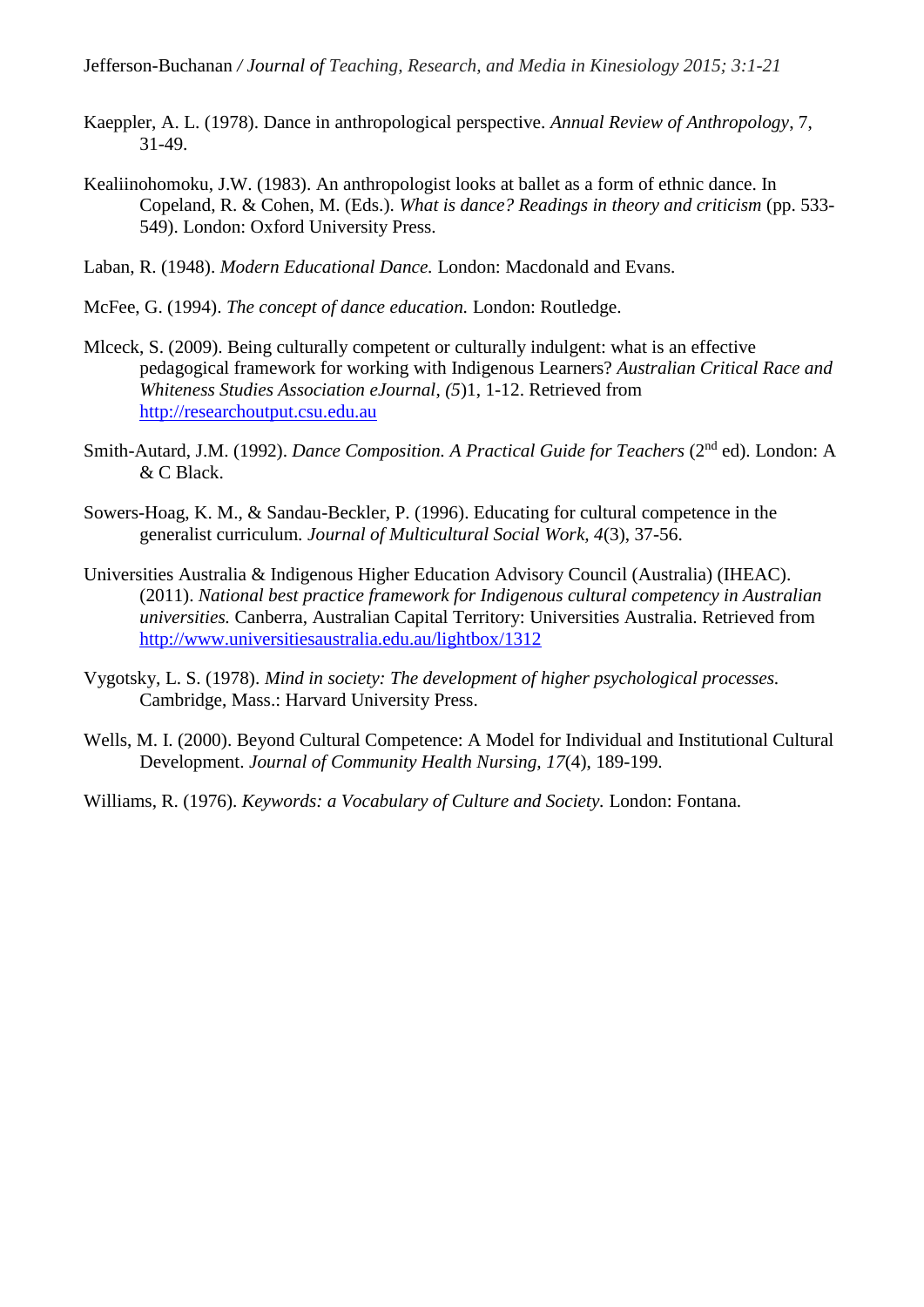#### **Appendix A: Transcript of** *Cassie's Story; Dyan Ngal*

**Retrieved from [https://doms.csu.edu.au/csu/file/f4d605d5-8ded-af93-e1a5-4d20d567d981/1/Version%204%20-](https://doms.csu.edu.au/csu/file/f4d605d5-8ded-af93-e1a5-4d20d567d981/1/Version%204%20-%20December/Dyan%20Ngal.html) [%20December/Dyan%20Ngal.html](https://doms.csu.edu.au/csu/file/f4d605d5-8ded-af93-e1a5-4d20d567d981/1/Version%204%20-%20December/Dyan%20Ngal.html)**

**I need to talk to someone. Anyone. Anyone who'll listen.** 

**I've just come from a community meeting and all hell broke loose. I can't stand what's happening. It feels like it's all happening again. In the end Auntie Ev had a real bad fit, she was so upset. Ambulance came and took her. Her diabetes is playin' up. But she wasn't the only one crying. Uncle Mervin was full on in tears and he just kept saying, "Why don't they ever ask us? They never ask us!"** 

**That just started up the others then…the ones who had been moved before… on the trucks…way back. And everyone started wailing and crying and shouting until all the kids started and then in the end we was all crying just sitting in the hall, crying…** 

**Thing is… we like our homes and now they want to move us to the other side of town… Funny thing is we were moved here from another part of town… then all the whitefellas came for work and they spread out and didn't want us in their backyards, so they moved us along… Uncle says that is what they did there three times on the mish too. Just kept moving us… moving us on. Herding us up and moving us on. One of the Aunts got feisty after a while stood up and said; "We need to fight this…no one's gonna make me leave!" She yelled, "I like living here". That's when someone ...don't know who that was yelled back, "They'll make us you know… they just give us two weeks' notice and board up the houses just like they did last time. What choice you got heh? Them council fellas and property developers don't care about what you want."** 

**Cassie? Cassie!**

**Yeah? Coming!**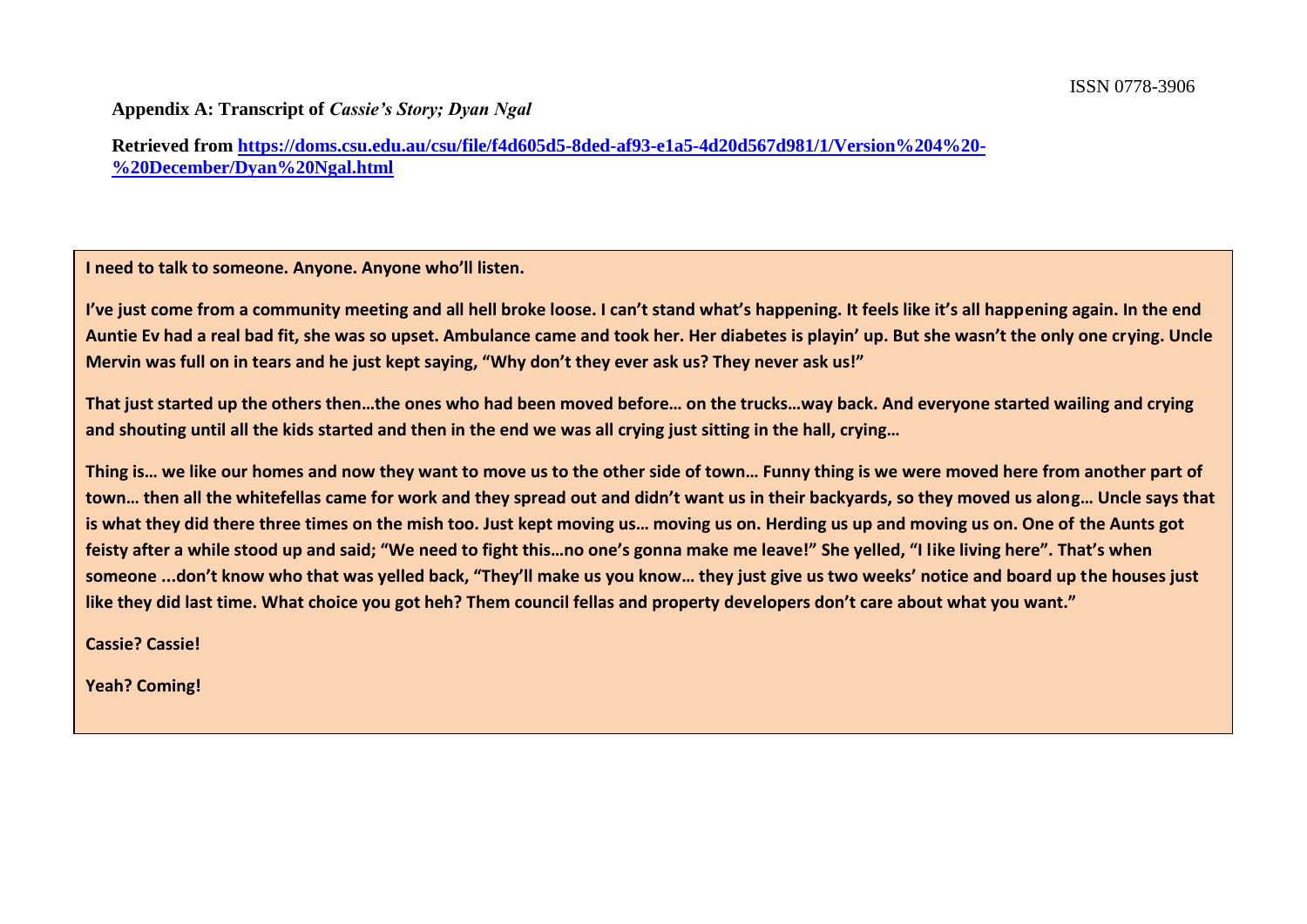## **Appendix B: Dance overview and reflection**

| <b>Dance Section: Overview and Reflection</b>                                                                                                                                                                                                                                                                                                                                                                                                                                                                                                                                                                                                                                                                                                                                                                                                                                                                                                                                                                                                                                                                                                                                                                                                                                                                       | <b>Key Focus</b>                                                                                                                                                                                                                                                                       | <b>Additional Suggested Resources</b>                                                                                                                                                                                                                                                                                                                                                                                             |
|---------------------------------------------------------------------------------------------------------------------------------------------------------------------------------------------------------------------------------------------------------------------------------------------------------------------------------------------------------------------------------------------------------------------------------------------------------------------------------------------------------------------------------------------------------------------------------------------------------------------------------------------------------------------------------------------------------------------------------------------------------------------------------------------------------------------------------------------------------------------------------------------------------------------------------------------------------------------------------------------------------------------------------------------------------------------------------------------------------------------------------------------------------------------------------------------------------------------------------------------------------------------------------------------------------------------|----------------------------------------------------------------------------------------------------------------------------------------------------------------------------------------------------------------------------------------------------------------------------------------|-----------------------------------------------------------------------------------------------------------------------------------------------------------------------------------------------------------------------------------------------------------------------------------------------------------------------------------------------------------------------------------------------------------------------------------|
| <b>SECTION A - Power struggles: ignoring,</b><br>domination, two opposing sides of stage:<br>Contrasting levels used to demonstrate power<br>struggles between dancers, with the 'dominant'<br>dancers exploring the following effort actions<br>(Laban, 1948) - punch, press, wring, slash.<br>Dancers who are 'ignored' can portray<br>contrasting effort actions of dab, glide, flick and<br>float to show their relative lack of power.<br>Spatial contrasts between the two power groups<br>$\bullet$<br>can be exaggerated to highlight their differences,<br>for example, the more powerful group can take<br>center stage regularly, and dominate the<br>downstage area, often moving on strong<br>diagonals through center.<br>The group being ignored could remain in their<br>$\bullet$<br>own kinespheres (personal space) in the upstage<br>area, far from the audience and yet ever-present<br>to symbolize that this was their land and it has<br>been forcibly stripped away from them.<br>Exploration of space might be extended to short<br>$\bullet$<br>action-reaction sequences wherein one partner<br>moves and the other responds. Contrasts in<br>$speed - quick against slow - and in space -$<br>straight against curved spatial floor pathways -<br>could be added for further interest. | Space: levels, stage<br>positions, kinesphere.<br>Contrasts in spatial<br>floor pathways<br>(straight, curved).<br><b>Effort/Dynamics:</b><br>punch, press, wring,<br>slash, dab, glide, flick<br>and float. Contrasts in<br>speed: quick-slow.<br><b>Action-reaction</b><br>sequences | Laban's movement framework: Laban, R. (1948)<br>Modern Educational Dance, London: Macdonald<br>and Evans.<br>aban Movemer<br>Movement<br>Initiation<br>Analysis<br>Connection<br>between different<br>body parts<br>Body<br>Movement<br>Sequence<br>isuromuscula<br>Patterns<br>Weight<br>Strong / Light<br>Shape Flow<br>Support<br>Picture 1:<br>http://blog.lib.umn.edu/ali/2009arts3305/Laban%20M<br>ovement%20Analysis1.html |
| <b>SECTION B - Emotional expression through the</b><br>physical: wailing, crying, shouting:                                                                                                                                                                                                                                                                                                                                                                                                                                                                                                                                                                                                                                                                                                                                                                                                                                                                                                                                                                                                                                                                                                                                                                                                                         | Portraying meaning in<br>movement: emotions<br>(sadness, pain).                                                                                                                                                                                                                        | Laban's movement framework: Laban, R. (1948)<br>$\bullet$<br>Modern Educational Dance, London: Macdonald<br>and Evans.                                                                                                                                                                                                                                                                                                            |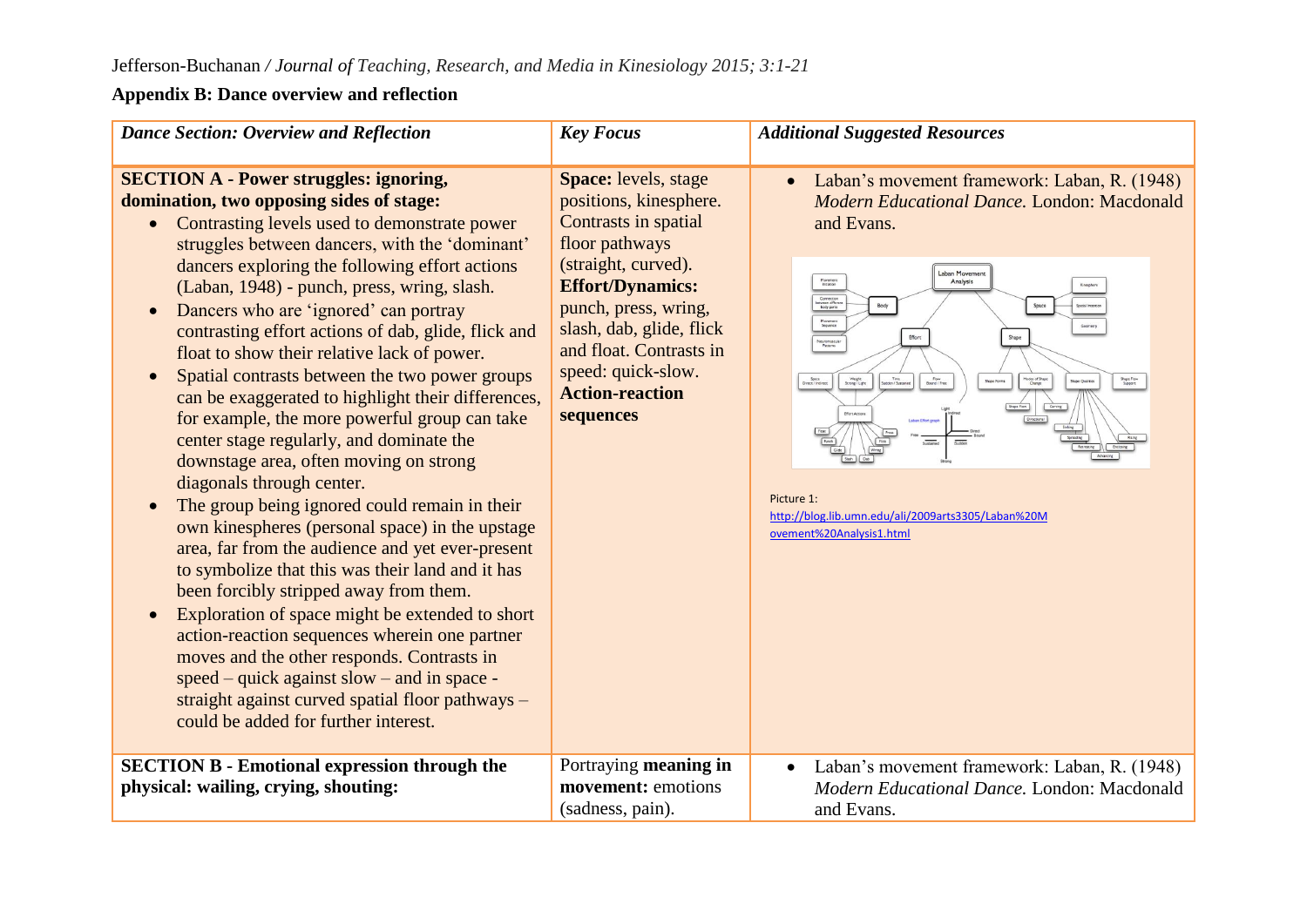| Improvisation around meaning in movement<br>could be made in this section of the dance.<br>Whilst Smith-Autard maintains that 'There is no<br>one way of showing meaning in movement but<br>there are accepted patterns' (1992, p. 20), again<br>there needs to be care taken with regard to the<br>culturally bound nature of movement and how it<br>might be interpreted in many different ways due<br>to each viewer's cultural memories and<br>experiences.<br>Notwithstanding this, movements that are lower<br>$\bullet$<br>in level, inward facing and more jagged and<br>twisted in terms of body shape and effort could<br>be explored to show sadness and pain, i.e. the<br>'wailing' and 'crying' that Cassie's Story: Dyan<br>Ngal describes. Reference to Western<br>professional dance works such as 'Lamentation'<br>by Martha Graham (1930) would be appropriate<br>here, although the historical context of this piece<br>would need to be outlined in order to appreciate<br>the expressive dance epoch from whence it<br>originated.<br>'Shouting' in dance could be researched through<br>$\bullet$<br>physical gestures upwards and outwards with the<br>arms, and dancers could also perform explosive<br>jumps and leaps across the stage to symbolize<br>their anger. | <b>Cultural bound nature</b><br>of movement<br>(interpretation)<br>Space: levels, inward-<br>outward from body.<br><b>Body shape and</b><br>effort/dynamics:<br>jagged, twisted.<br>Appreciating a<br>professional dance<br>work: 'Lamentation'<br>by Martha Graham<br>(1930).<br><b>Appreciating</b><br>historical contexts of<br>dance works. | Smith-Autard, J.M. (1992). 2nd ed. Dance<br>Composition. A Practical Guide for Teachers.<br>London: A & C Black.<br>Extract from Martha Graham's 'Lamentation':<br>http://www.youtube.com/watch?v=xgf3xgbKYko<br>Picture 2: "Lamentation" by<br>Martha Graham<br>http://1.bp.blogspot.com/-<br>NOzrLRQnX5M/TlxmczknzII/A<br>AAAAAAAC Q/QQMtSjuoTlo/s<br>1600/lamentation.jpg<br>Picture 3: "Lamentation" by<br>Martha Graham<br>http://seattletimes.com/ABP<br>ub/2011/03/08/2014433488.<br>ipg |
|-----------------------------------------------------------------------------------------------------------------------------------------------------------------------------------------------------------------------------------------------------------------------------------------------------------------------------------------------------------------------------------------------------------------------------------------------------------------------------------------------------------------------------------------------------------------------------------------------------------------------------------------------------------------------------------------------------------------------------------------------------------------------------------------------------------------------------------------------------------------------------------------------------------------------------------------------------------------------------------------------------------------------------------------------------------------------------------------------------------------------------------------------------------------------------------------------------------------------------------------------------------------------------------------------|-------------------------------------------------------------------------------------------------------------------------------------------------------------------------------------------------------------------------------------------------------------------------------------------------------------------------------------------------|-------------------------------------------------------------------------------------------------------------------------------------------------------------------------------------------------------------------------------------------------------------------------------------------------------------------------------------------------------------------------------------------------------------------------------------------------------------------------------------------------|
| <b>SECTION C - Conflict and resignation, physically</b><br>removed, physically shut out:<br>In this section of the dance, asymmetrical body<br>designs could be studied and performed to<br>illuminate conflict.                                                                                                                                                                                                                                                                                                                                                                                                                                                                                                                                                                                                                                                                                                                                                                                                                                                                                                                                                                                                                                                                              | <b>Body design:</b><br>asymmetrical,<br>oppositional, still body<br>shapes, strong<br>asymmetrical body<br>lines.                                                                                                                                                                                                                               | Laban's movement framework: Laban, R. (1948)<br>Modern Educational Dance. London: Macdonald<br>and Evans.<br>Humphrey, D. (1987) The Art of Making Dances.<br>Pennington, NJ: Dance Horizons.                                                                                                                                                                                                                                                                                                   |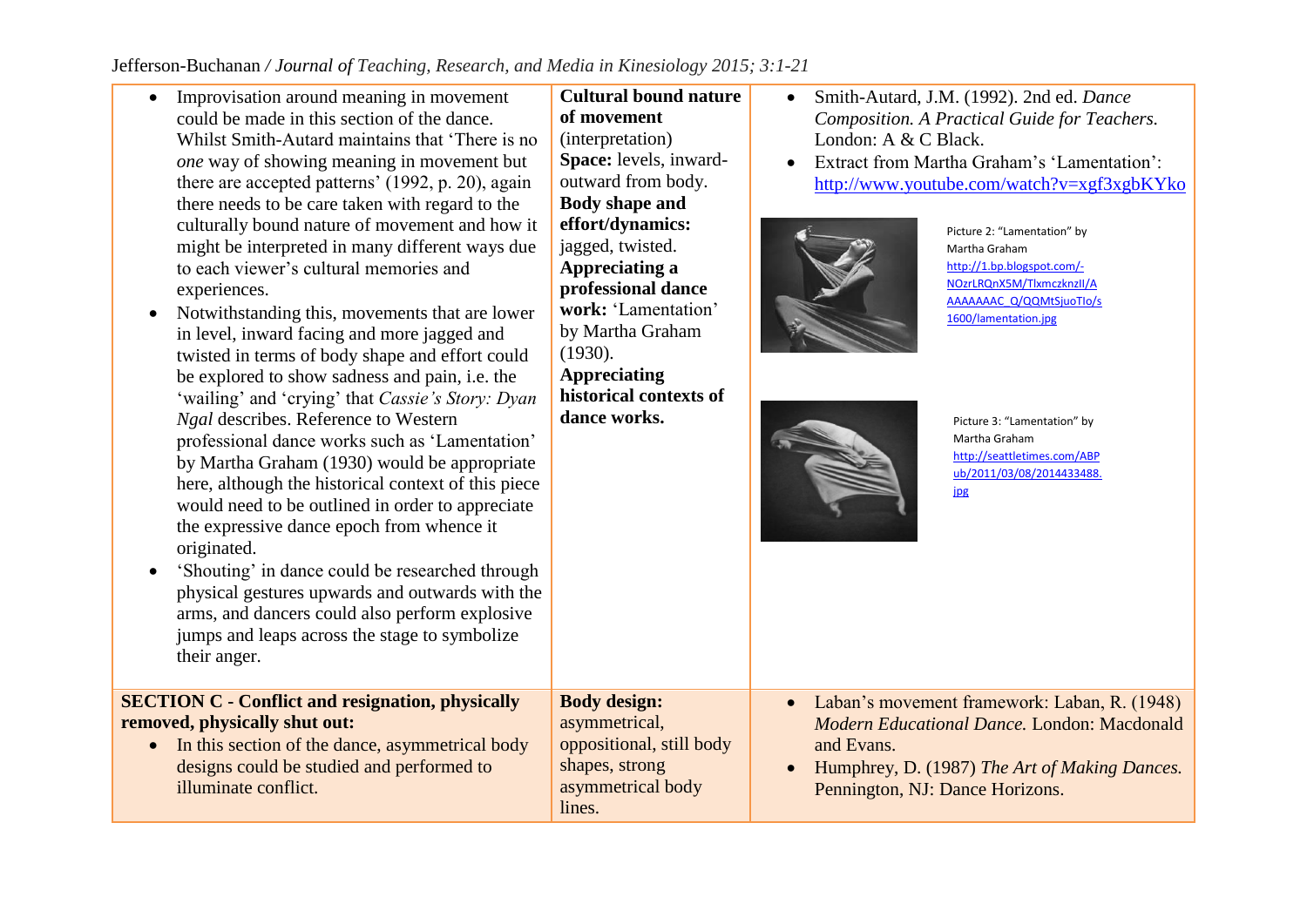- $\bullet$  Humphrey (1987, p. 58) comments that "…oppositional design [where body lines are opposed in a right angle] strengthens and fortifies any mood or meaning which calls for aggressive energy and vitality. It is indispensable for any idea of conflict, either emotional and subjective or with some outside person or force".
- Conflict is a part of being human and something that young children and adults alike experience and learn to manage. Through the dance medium, a range of conflict-type movements could be explored, including holding and resisting with one partner trying to leave and the other holding them back, using different body parts, levels and timing.
- Still body shapes that explore conflict could also be designed in pairs, with strong, asymmetrical body lines and contrasting changes of level.
- Climatic moments of conflict could be punctuated by resignation, involving inward bodily contractions and sinking to the floor with soft, fluid dynamics as if all hope has gone and there is final acceptance of the situation.
- A Western professional dance work that demonstrates such human conflict, including despair and eventual acceptance of fate is 'Ghost Dances' (1981) by Christopher Bruce, which portrays the South American civilian murders, imprisonments and tragedies of the 1970s and 1980s. The dance has a cruel, relentless quality about it, with the peasant villagers trying to carry on with their everyday lives, but remaining constantly aware that death (the ghost dancers)

**Portraying meaning in movement:** conflict – holding, resisting, trying to leave. Resignation – bodily contractions, sinking to floor, soft and fluid dynamics. **Body parts. Space:** levels (low, medium, high). **Timing. Effort/Dynamics:** soft, fluid.







Picture 5: "Ghost Dances" by Christopher Bruce (asymmetrical lower body design) [http://ghost](http://ghost-dances.wikispaces.com/file/view/ghost_trio.jpg/212682700/ghost_trio.jpg)[dances.wikispaces.com/](http://ghost-dances.wikispaces.com/file/view/ghost_trio.jpg/212682700/ghost_trio.jpg) [file/view/ghost\\_trio.jpg/](http://ghost-dances.wikispaces.com/file/view/ghost_trio.jpg/212682700/ghost_trio.jpg) [212682700/ghost\\_trio.j](http://ghost-dances.wikispaces.com/file/view/ghost_trio.jpg/212682700/ghost_trio.jpg) [pg](http://ghost-dances.wikispaces.com/file/view/ghost_trio.jpg/212682700/ghost_trio.jpg)



Picture 6: "Ghost Dances" by Christopher Bruce (peasants being transported offstage) [http://www.houstonthe](http://www.houstontheatre.com/ghost.jpg) [atre.com/ghost.jpg](http://www.houstontheatre.com/ghost.jpg)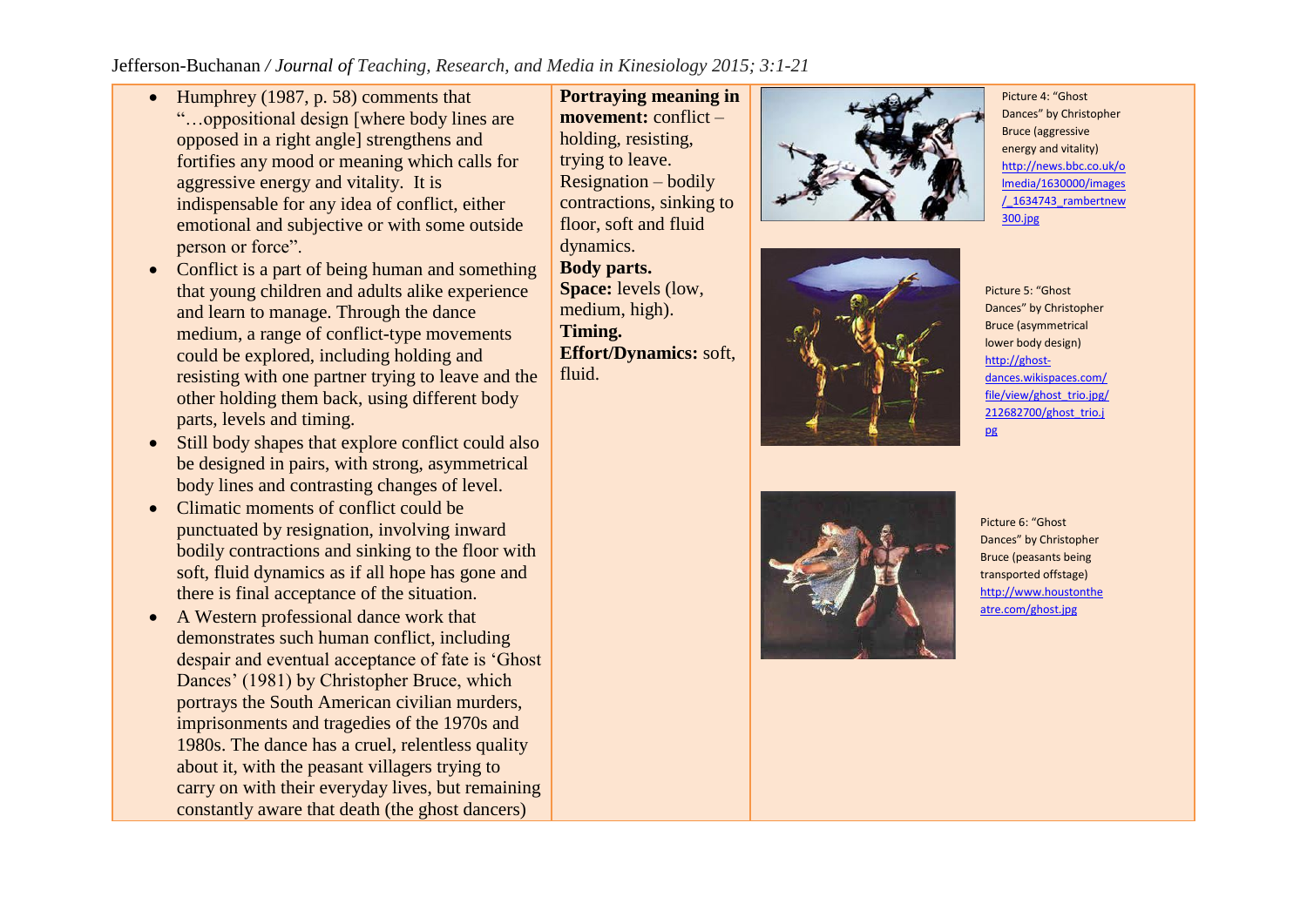| could come at any time and carry them away.<br>They are literally smashed to the ground or<br>transported offstage by the masked, skeleton-<br>like creatures.<br>When Cassie describes the way in which her<br>own people are physically removed from their<br>homes, herded up like animals in trucks and<br>moved to the other side of town time after time,<br>I am reminded of the same social injustice and<br>can envisage how this might also be the catalyst<br>for an artistic adventure in the dance studio.                                                                                                                                                                                                                                                                                               |                                                                                                                                                                                                                                                                                                                                                                                                                     |                                                                                                                        |
|-----------------------------------------------------------------------------------------------------------------------------------------------------------------------------------------------------------------------------------------------------------------------------------------------------------------------------------------------------------------------------------------------------------------------------------------------------------------------------------------------------------------------------------------------------------------------------------------------------------------------------------------------------------------------------------------------------------------------------------------------------------------------------------------------------------------------|---------------------------------------------------------------------------------------------------------------------------------------------------------------------------------------------------------------------------------------------------------------------------------------------------------------------------------------------------------------------------------------------------------------------|------------------------------------------------------------------------------------------------------------------------|
| <b>SECTION D - incessant travelling:</b><br>Within this final section of the dance, students<br>could explore walking, running and stopping<br>movements in different rhythmic patterns and<br>across circular floor pathways, thus creating the<br>impression of the relentless nomadic existence<br>that Cassie referred to in Scene 1: "Just kept<br>moving us moving us on"<br>Students could try travelling in different<br>formations, holding hands very lightly or<br>connected with bent elbows or holding each<br>other's shoulders.<br>Effort actions could add texture and color to the<br>travels, with emotions such as reluctance being<br>shown through sustained, slow, heavy qualities<br>and then fear and anxiety quickening the pace<br>and sending the dancers into a fast, climatic<br>sprint. | <b>Locomotor actions:</b><br>walking, running,<br>stopping.<br><b>Rhythmic patterns.</b><br>Space: circular floor<br>pathways.<br>Relationships:<br>travelling in different<br>formations with<br>different body parts<br>connected.<br><b>Effort/Dynamics:</b><br>texture, color travels.<br>Portraying meaning in<br>movement: reluctance<br>- sustained, slow,<br>heavy. Fear, anxiety $-$<br>quickly, climatic. | Laban's movement framework: Laban, R. (1948)<br>$\bullet$<br>Modern Educational Dance. London: Macdonald<br>and Evans. |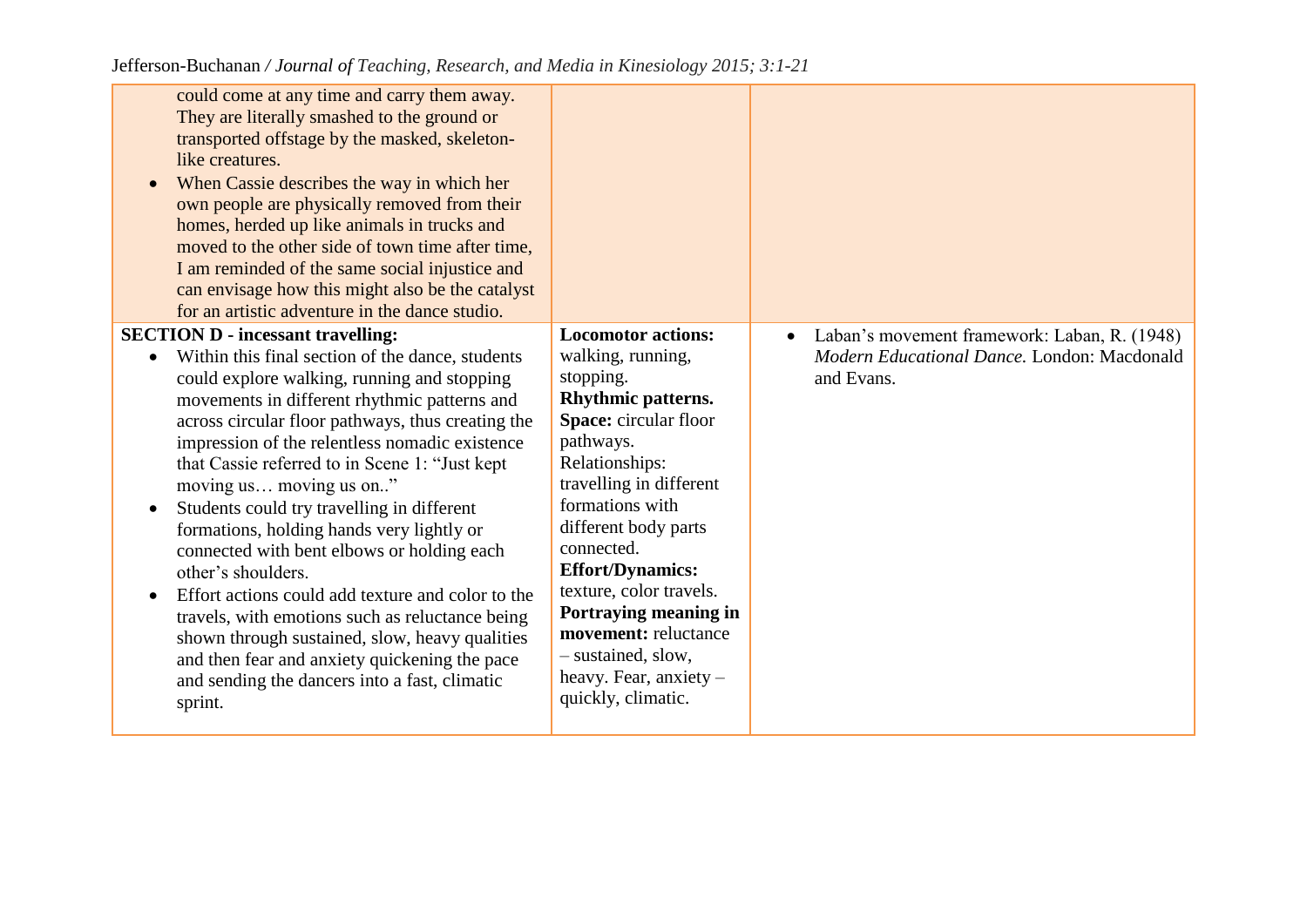| <b>Key Learning</b> | <b>Strands</b>                                                                                                                            | A selection of syllabus content mapped to cross-curricular possibilities in dance                                                                                                                                                                                                                                                                                                                                                                                                                                                                                                                                                                                                                                                                                                                                                                                                                                                                                                                                                                                                   |  |
|---------------------|-------------------------------------------------------------------------------------------------------------------------------------------|-------------------------------------------------------------------------------------------------------------------------------------------------------------------------------------------------------------------------------------------------------------------------------------------------------------------------------------------------------------------------------------------------------------------------------------------------------------------------------------------------------------------------------------------------------------------------------------------------------------------------------------------------------------------------------------------------------------------------------------------------------------------------------------------------------------------------------------------------------------------------------------------------------------------------------------------------------------------------------------------------------------------------------------------------------------------------------------|--|
| Area                |                                                                                                                                           | (the latter, my personal ideas, are indicated in brackets)                                                                                                                                                                                                                                                                                                                                                                                                                                                                                                                                                                                                                                                                                                                                                                                                                                                                                                                                                                                                                          |  |
| <b>English:</b>     | 1. Talking and listening<br>2. Reading<br>3. Writing                                                                                      | 1. Interaction skills, (relationships: group work), presentation (performance of<br>compositions), listening (auditory stimuli such as stories, music), relationship<br>between context and text (socio-cultural and historical contexts of dances),<br>language structures and features (composition, sequence, motif).<br>2. Contextual and semantic (socio-cultural and historical context of dances),<br>grammatical (punctuation of dance phrases with highlights and climaxes, flow<br>of the dance, shades of meaning, cultural patterns: power, status, class, values<br>and attitudes, ethnicity), letters (body shapes), interpretation and discussion of<br>ideas (dance appreciation).<br>3. Processes (composition: shaping of ideas, construction of dance language,<br>composition-performance-appreciation), spelling and handwriting (writing<br>words on floor and in air with whole body and then smaller body parts: gross<br>and fine motor skills, word formation in group body shapes), different writing<br>types and patterns (space: floor-air pathways). |  |
| <b>Mathematics:</b> | 1. Working<br>mathematically<br>2.<br>Number<br>Patterns and algebra<br>3.<br>4.<br>Data<br>Measurement<br>5.<br>Space and geometry<br>6. | 1. Problem-solving (composing sequences and dance form, decision-making,<br>improvisation and selection of movements), communication (verbal and<br>physical), reasoning (composition, group work), reflection (composition and<br>appreciation skills).<br>2. Addition and subtraction (dance actions, dynamics, space, relationships in<br>sequence work), chance (compositional devices, e.g. use dice for order of<br>actions in a sequence).<br>3. Number patterns (floor/air patterns and pathways) linear relationships (body<br>parts to body parts, floor/air pathways), fractions (balancing on different<br>numbers of body parts).<br>4. Data collecting, representing, analyzing (film dances performed and appreciate<br>them).<br>5. Length (body shapes, floor/air pathways), time (rhythm, phrasing).<br>6. Three-dimensional space, spatial visualization (whole body movements in<br>personal and general space), two-dimensional space (appreciation of filmed                                                                                                  |  |

## **Appendix C: Cross-curricular possibilities: links to the New South Wales six Key Learning Areas in primary education**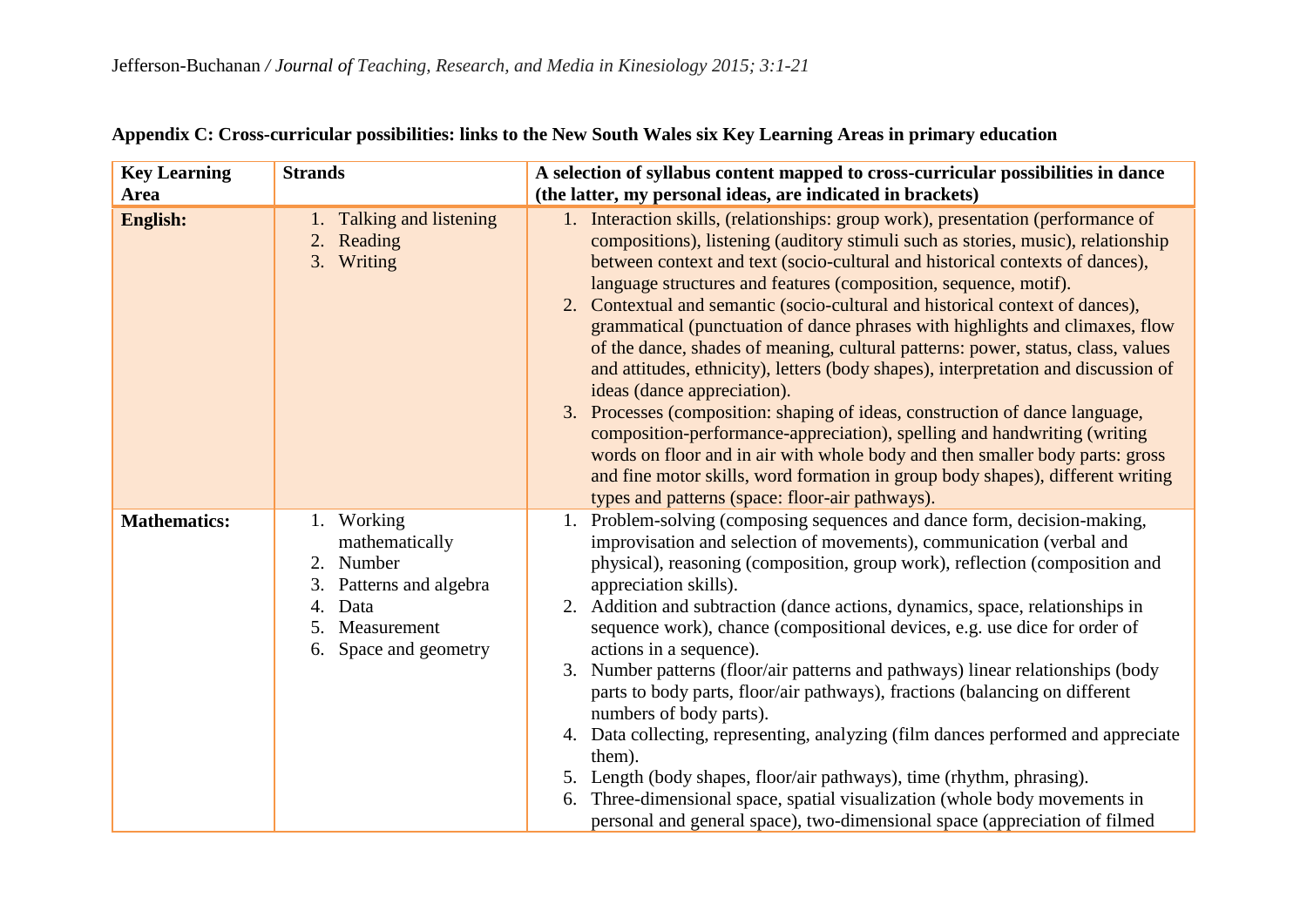|                                                                                      |                                                                                                                                                                                                    | dancing bodies), position (body shapes, body parts to body parts), angles (body                                                                                                                                                                                                                                                                                                                                                                                                                                                                                                                                                                                                                                                                                                                                                                                                                                                                                                                                                                                                                                                                                                                                                                                                                                                                                                                                                                                                                                                                                             |
|--------------------------------------------------------------------------------------|----------------------------------------------------------------------------------------------------------------------------------------------------------------------------------------------------|-----------------------------------------------------------------------------------------------------------------------------------------------------------------------------------------------------------------------------------------------------------------------------------------------------------------------------------------------------------------------------------------------------------------------------------------------------------------------------------------------------------------------------------------------------------------------------------------------------------------------------------------------------------------------------------------------------------------------------------------------------------------------------------------------------------------------------------------------------------------------------------------------------------------------------------------------------------------------------------------------------------------------------------------------------------------------------------------------------------------------------------------------------------------------------------------------------------------------------------------------------------------------------------------------------------------------------------------------------------------------------------------------------------------------------------------------------------------------------------------------------------------------------------------------------------------------------|
|                                                                                      |                                                                                                                                                                                                    | shapes), knots (body shape: individual and group).                                                                                                                                                                                                                                                                                                                                                                                                                                                                                                                                                                                                                                                                                                                                                                                                                                                                                                                                                                                                                                                                                                                                                                                                                                                                                                                                                                                                                                                                                                                          |
| <b>Science and</b><br><b>Technology:</b>                                             | 1. Built environments<br>2. Information and<br>communication<br>3. Living things<br>4. Physical phenomena<br>5. Products and services<br>6. The Earth and its<br>surroundings                      | 1. Structures (composition: sequence, form), spaces that people construct (body<br>shape and design, space: personal, general), aesthetic and functional qualities<br>of built environments<br>2. Communication technology and the ways people make, store, organize and<br>transfer images and information (recording body shapes, designs, sequences,<br>final dance form and then appreciating these: description, analysis,<br>interpretation, evaluation), how senses are used to receive messages from all<br>around (kinesthetic, auditory, visual, tactile).<br>3. People (group relationships, socio-cultural context of dance), other animals and<br>plants (group or body shapes and actions), pushes and pulls can make things<br>move and stop (movement: forces, levers, gravity), living things and machines<br>need energy to do things (dynamics), some things feel hotter and some things<br>feel colder than our bodies (body temperature before, during, after dancing).<br>4. Phenomena related to energy (dynamics/effort actions), space (floor and air<br>pathways), time (musicality, movement patterns within specific time<br>structures).<br>5. Goods and commodities, and the systems used to produce and distribute them<br>(dance processes: composition-performance-appreciation, dance product: the<br>final form, professional dance works).<br>6. Earth and its environment (space: personal, general - local, global) and how<br>people use the resources it provides (manual 'work' actions such as boarding<br>up Indigenous houses). |
| <b>Personal</b><br>Development,<br><b>Health &amp; Physical</b><br><b>Education:</b> | 1. Active lifestyle<br>2. Dance<br>3.<br>Games and sports<br>4. Growth and<br>development<br>5. Gymnastics<br>6. Interpersonal<br>relationships<br>7. Personal health choices<br>Safe living<br>8. | 1. Participates in daily physical activity, recognizing that it can be both enjoyable<br>and important for health (composition and performance tasks), use of leisure<br>time – active, passive pursuits (dance as a leisure activity), safe stretching and<br>warm-up techniques (dance warm-ups), effects of physical activity on the body<br>(composition and performance tasks).<br>2. Non-locomotor skills (body part isolation, swaying, swinging, bending,<br>twisting, turning actions in improvisation, composition and performance tasks),<br>locomotor skills (running, galloping, skipping, leaping, jumping), elements of<br>dance (Laban: action, dynamics: time and rhythm, space, relationships),<br>composition (structure, transitions and links, sequences, compositional devices<br>such as unison, canon), dance styles (range of local and global possibilities).                                                                                                                                                                                                                                                                                                                                                                                                                                                                                                                                                                                                                                                                                     |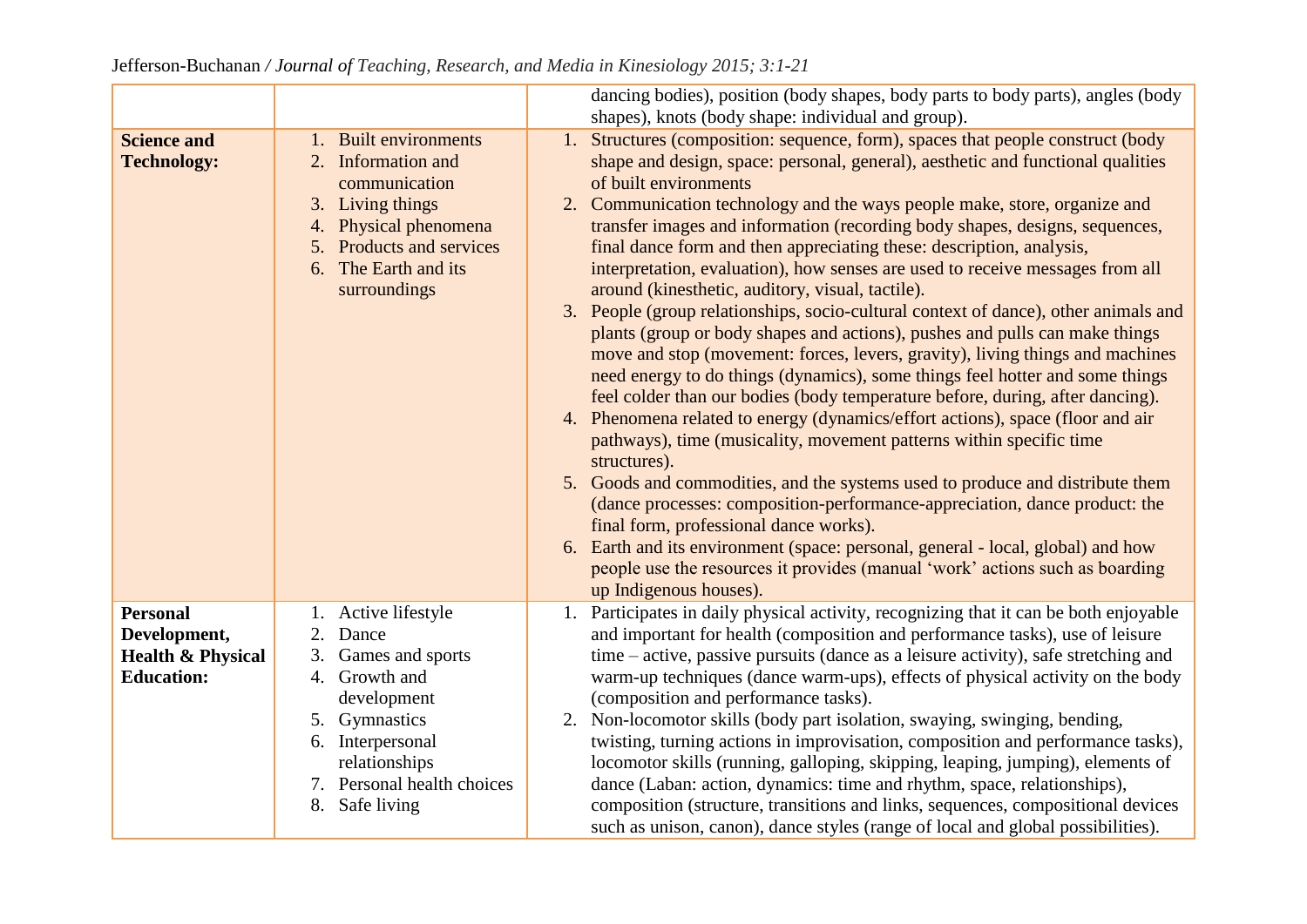| 3. Non-locomotor skills (body part isolation, stretching/bending/twisting,<br>pivoting, swinging, balancing), locomotor skills (jumping, running),<br>manipulative skills (working with objects such as scarves), games (imaginative<br>games as warm-ups and cool-downs, team work), playing the game (safety<br>considerations, roles and responsibility, effort and practice).<br>4. Personal identity (feelings, body image, respecting others' ideas and opinions),<br>the body (body parts, systems, functions, senses, caring for the body), changes<br>(physical/social/emotional changes and changing<br>relationships/feelings/environments/needs: exploration through relevant dance<br>themes), values (personal/family/school/cultural/community: explore through a<br>range of dance styles and themes), challenging discrimination and harassment<br>(specific dance themes such as <i>Cassie's Story: Dyan Ngal</i> ).<br>5. Non-locomotor skills (body part isolation, swinging, bending, twisting, turning,<br>stretching, curling, balance, laterality actions in improvisation, composition<br>and performance tasks), locomotor skills (running, hopping, travelling on<br>different body parts), elements of movement (spatial awareness, dynamics, |
|---------------------------------------------------------------------------------------------------------------------------------------------------------------------------------------------------------------------------------------------------------------------------------------------------------------------------------------------------------------------------------------------------------------------------------------------------------------------------------------------------------------------------------------------------------------------------------------------------------------------------------------------------------------------------------------------------------------------------------------------------------------------------------------------------------------------------------------------------------------------------------------------------------------------------------------------------------------------------------------------------------------------------------------------------------------------------------------------------------------------------------------------------------------------------------------------------------------------------------------------------------------------------|
| relationships), composition (simple combinations of locomotor and non-<br>locomotor actions).<br>6. Relationships (exploring caring, supporting, trust, discrimination through<br>technical exercises and a range of themes), communication (through the<br>physical – dance/drama: recognizing and articulating feelings, appropriate<br>expression of feelings, understanding feelings of others, managing conflict<br>situations/negotiation), families, peers, groups (changes, roles, types of<br>families, responsibilities: investigated through a range of dance themes).<br>7. Making decisions (composition tasks: process, influences on, taking<br>responsibility, supporting others, evaluating), nutrition (needs for physical<br>activity such as dance, cultural traditions explored through dance themes), drug<br>use, environmental health, preventative measures (explored through relevant<br>dance themes).<br>8. Personal safety, home and rural safety, school and play safety, road safety,<br>water safety (explored through relevant dance themes), emergency procedures<br>(basic first aid following a dance injury).                                                                                                                        |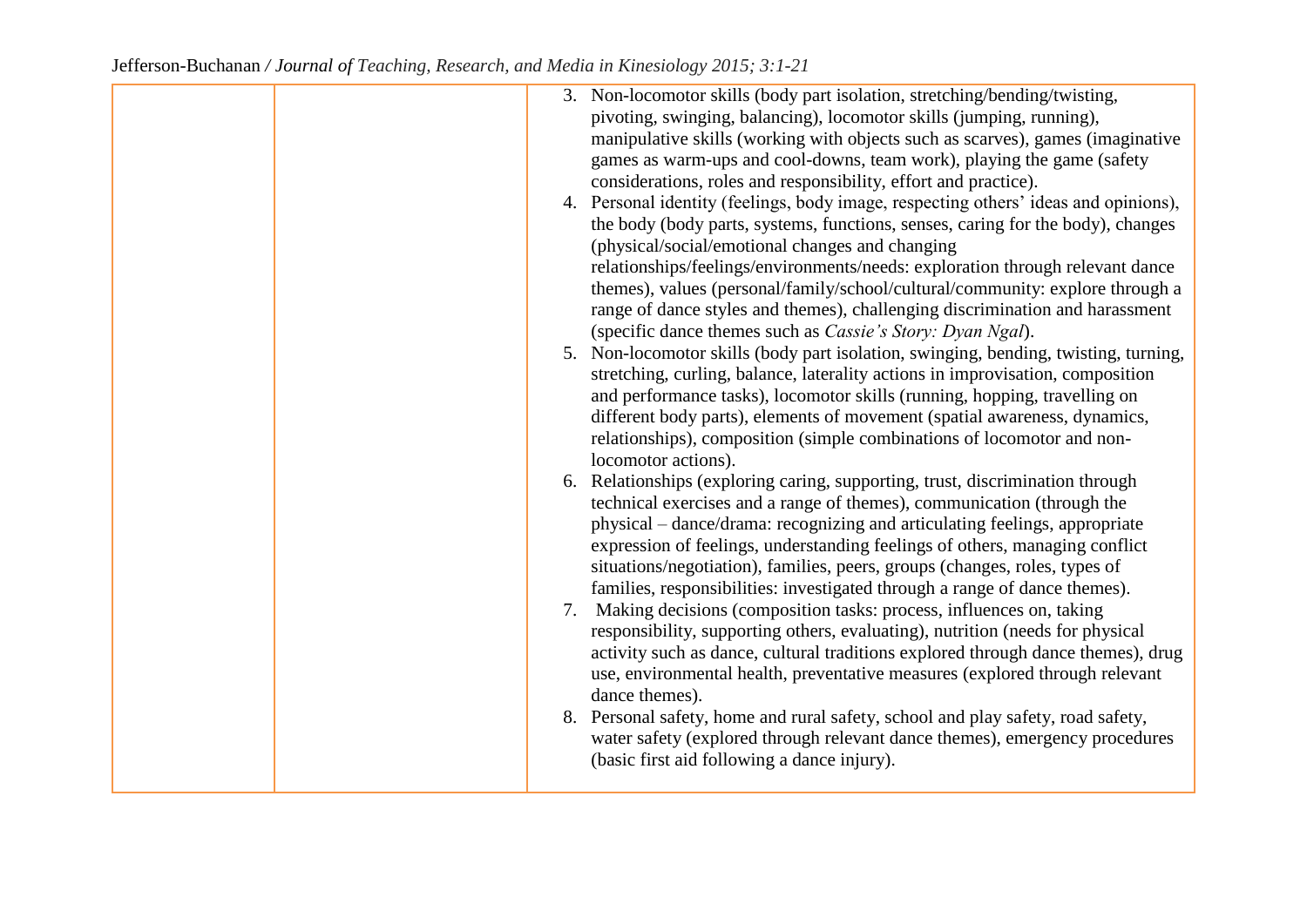|                                                        |                                                                                                      | N.B. Some of the suggestions in brackets above are aligned directly with the overview<br>of subject matter (NSW syllabus, p. 36) as they have such a close relationship to<br>Dance per se.                                                                                                                                                                                                                                                                                                                                                                                                                                                                                                                                                                                                                                                                                                                                                                                                                                                                                                                                                                                                                                                          |
|--------------------------------------------------------|------------------------------------------------------------------------------------------------------|------------------------------------------------------------------------------------------------------------------------------------------------------------------------------------------------------------------------------------------------------------------------------------------------------------------------------------------------------------------------------------------------------------------------------------------------------------------------------------------------------------------------------------------------------------------------------------------------------------------------------------------------------------------------------------------------------------------------------------------------------------------------------------------------------------------------------------------------------------------------------------------------------------------------------------------------------------------------------------------------------------------------------------------------------------------------------------------------------------------------------------------------------------------------------------------------------------------------------------------------------|
| <b>Human Society</b><br>and its<br><b>Environment:</b> | Change and continuity<br>1.<br>2. Cultures<br>3. Environments<br>4. Social systems and<br>structures | 1. Significant events and people (dance composition: describing events or<br>retelling their own or others' heritage), describes events and actions related to<br>the British colonization of Australia and assesses changes and<br>consequences/time and change: changes and continuities in own life and<br>others' lives (using poems and stories on these themes as stimuli for dance<br>compositions).<br>2. Identities: shared customs, practices, symbols, languages and traditions in<br>communities that contribute to Australian and community identities<br>(composition: through related dance themes), different viewpoints, ways of<br>living, languages and belief systems in a variety of communities (appreciation:<br>international dance works, composition: through related themes).<br>3. Patterns of place and location (composition: exploring architectural lines of<br>natural and built features through body design, shape and alignment),<br>relationships with places (range of different numbered group composition<br>tasks).<br>4. Resource systems (meeting needs of own and others in a dance context), roles,<br>rights and responsibilities (group composition: roles, responsibilities and<br>decision-making). |
| <b>Creative Arts:</b>                                  | Visual arts<br>2. Music<br>3. Drama<br>4. Dance                                                      | 1. Making (investigation of world dance), different ways to explore subject matter<br>and use a range of techniques (coloring and texturing the dance with Laban's<br>framework), different audience responses, reflection, judgment (performance<br>and appreciation skills), fine motor skills (performance with small body parts<br>combined with gross motor skills). Appreciating: opportunities to look at, talk<br>about, read about and write about, artists and artworks (appreciation of<br>professional dance works), how artists work (dance processes: composition-<br>performance-appreciation), subject matter of works and meanings (dance<br>appreciation), artist's relationship to an audience (dance appreciation:<br>choreographers discussing own dance works).<br>Singing: use of speaking voice (exploring singing and dancing simultaneously,<br>2.<br>use of mime in certain dance forms, e.g. ballet), self-expression (conveying<br>meaning through a silent dance), working cooperatively (group composition<br>tasks). Playing: performance skills, aural awareness (students accompanying                                                                                                                             |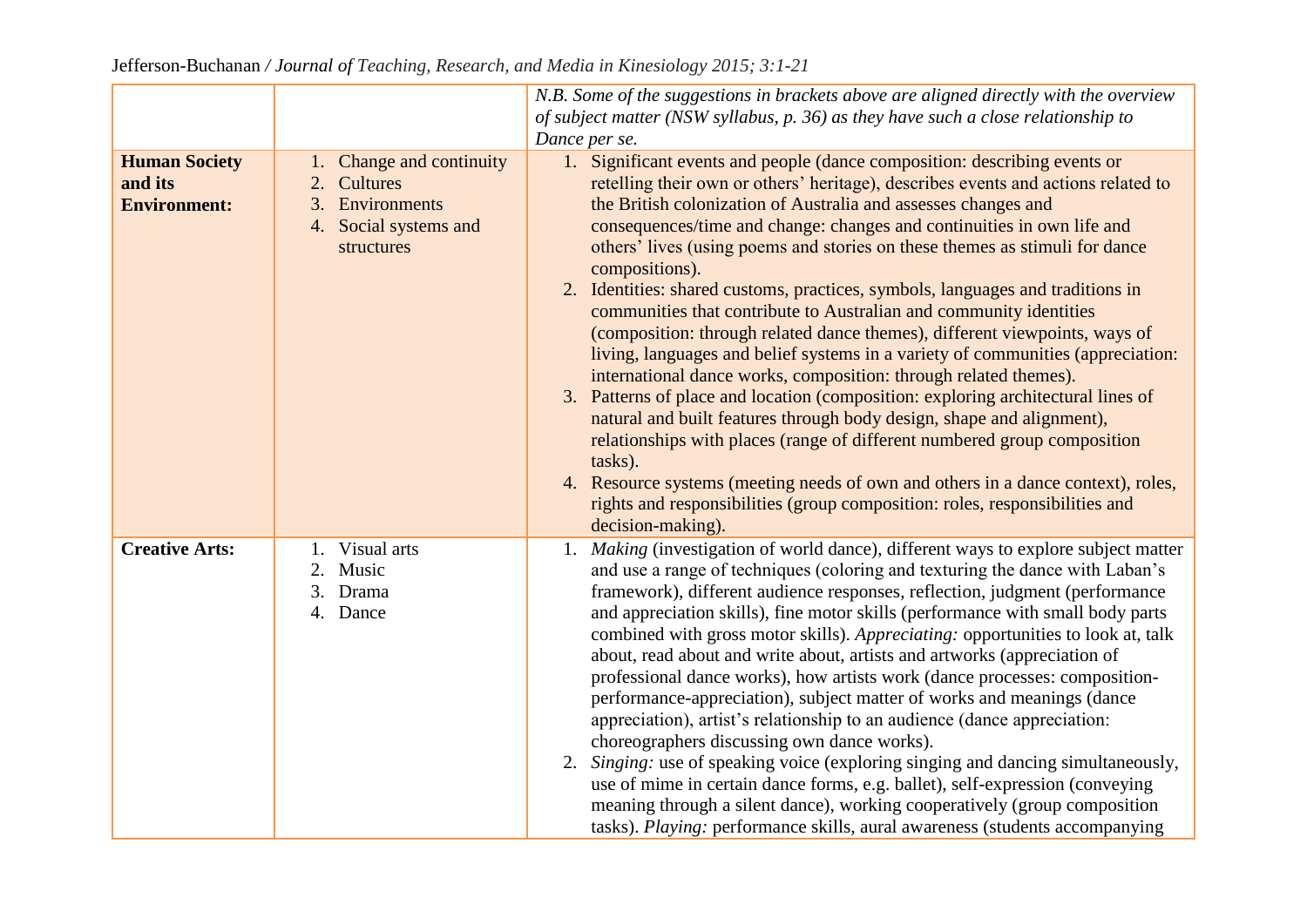their own dances). *Moving:* locomotor, non-locomotor skills (dance performance and composition tasks), body awareness (improvisation with different body parts, composition, performance), spatial awareness (Laban's movement framework: levels and directions changing in response to pitch contour and direction), students' invention of sounds to accompany particular movements (relevant improvisation and composition tasks), *Organizing sound:*  experimenting, imitating, improvising, arranging, composing and notating (improvisation, composition, performance, and writing up the dance: appreciation). *Listening:* through listening to a wide range of repertoire, students learn about the music of others and themselves, musical concepts and the ways in which audiences understand music (appreciation of dance compositions from a range of cultures), understanding and awareness of musical concepts (dance tasks based on timing, rhythm, set sequences), selection and rejection (composition process in dance: selecting and developing actions). 3. *Making:* devising, shaping and symbolically representing imaginative situations, ideas, feelings, attitudes and beliefs (dance composition tasks), roles and situations (improvisation, movement, mime, storytelling, composition), the elements of drama (Laban: variation and contrast, symbol, time, space, focus, mood), dramatic content (Laban: what, where, when), drama forms (compared with dance forms, e.g. comic, narrative, lyrical). *Performing:* communicate their roles and imaginative ideas to others through voice and movement (performing in different contexts: each other, others), perform and appreciate a variety of drama forms from different Australian cultures including those of Aboriginal and Torres Strait Islander peoples where ceremony and performance are integral to the expression of their cultural identity (awareness and appreciation of world dance). *Appreciating:* describe, reflect and analyse their own drama work and that of others by viewing, talking, reading and writing (appreciation), appreciate drama work that is both live and on screen (view and appreciate dance clips on film, television, video, CD ROM, web, video games). 4. *Performing:* developing bodily competence and confidence using the elements of dance with expressive qualities. Interpreting dance to communicate moods, feelings and ideas is essential to dance performance. Use of safe dance practice with physical skills and techniques appropriate to body types and physical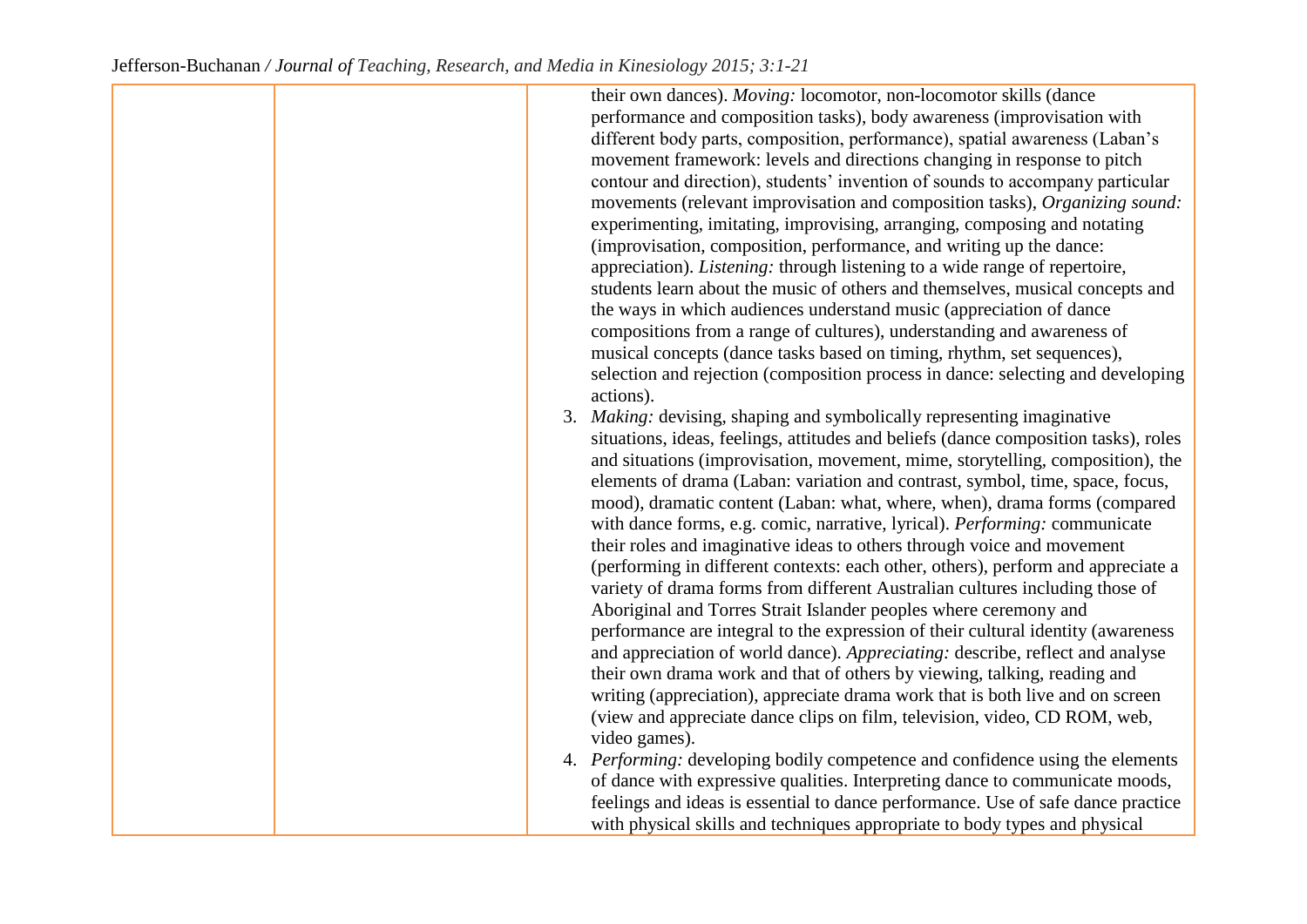ability provides a foundation for understanding the body and movement in dance. Interpretation is fundamental to the quality of dancing. Students develop use of expressive qualities (such as being fearful, spiteful, joyful), formal qualities (such as line, rhythm, shape), and sensory qualities (such as soft, gentle, curving movements) to interpret ideas. Students should experience dance that is appropriate to their developmental needs and experience. Modern dance embraces a wide variety of ideas, a broad range of movement possibilities and provides teachers with many principles and techniques for developing dance with all students. The elements of dance indicate basic movement principles that provide a foundation for learning about performance in all types of dance. *Composing* in dance involves students developing an understanding of the basic components of dance: dancers, movement, sound and physical settings and how these relate to why people dance, what a dance is about and what effect a dance might create. Dance composition involves learning to use the elements of dance to find and structure movement to express ideas in keeping with the intention of the dance. Learning experiences for composing should use material that is meaningful for primary students so they learn how dances are made to communicate feelings, themes or issues within cultural traditions and historical and contemporary contexts. Ideas for dance can be drawn from a variety of sources such as familiar experiences, fantasy, observations, other key learning areas, and traditional and/or contemporary practices. They might include a teacher's or student's dance idea, or involve ideas from an existing dance. In composing, students respond to a stimulus such as movement itself, poems, narratives, visual images, events, issues and music. Students can draw on direct experience and use their imagination to consider and discuss possible movement responses suggested by a stimulus. Through problem-solving tasks, they can explore and play with movement by improvising with basic movement ideas. While composing, students reflect upon the patterns or sequences of movement that they select, refine, structure and organize through repetition. Observing, reflecting and discussing during the composition process are important learning experiences in the making of dance. Dances are composed using sound or silence as accompaniment, which has an important effect upon the dancers and audience.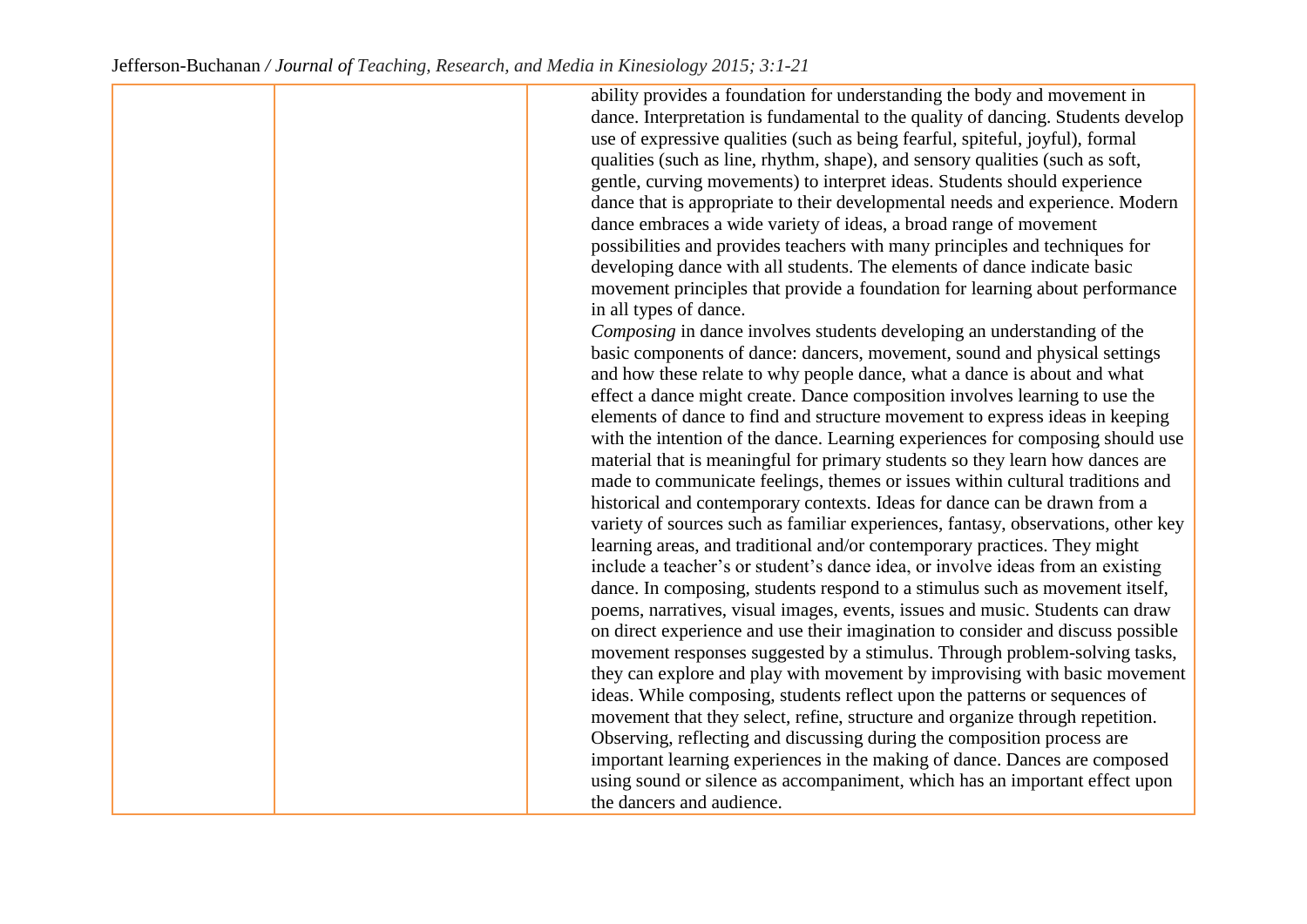*Appreciating* involves responding to dance works by viewing, talking, writing and reading. It provides students with opportunities to analyse, value and reflect on their own work and the work of others in terms of personal, cultural and structural meanings. Students learn to appreciate live performance and how dance communicates meaning by viewing each other's work and by observing dances performed by other students and amateur and professional groups, both live and on videotapes. Students respond to the dance they view through guided questions: Who is dancing? Where is the dance taking place? What kind of dance is being performed and how? How have the elements been used? What ideas, feelings and moods are being expressed? How are these created? Through guided reflection, they develop an understanding of the purpose, meaning and organization of dances. Such observations can act as a stimulus and enrich their own performing and composing skills. Students should view dances from a range of genres and styles. They will identify familiar types of dance and consider the intention of the dance maker/ choreographer and dancers. By drawing on this range students develop an understanding of dances from different cultures and times, an awareness of links between the past and the present and differences in cultural values and social meanings. *Elements in dance:* learning in dance involves students using and understanding the elements of dance. The elements of dance are action, dynamics, time, space, relationships and structure. Action refers to what is occurring. Dynamics refers to the quality or how it is happening. Time refers to when it is happening. Space refers to where it is occurring. Relationships refers to with or who aspects of the dance. Structure refers to the unity and form of the dance. Contexts: dance occurs in various contexts, providing wide-ranging material for dance ideas in performing, composing and appreciating. Material can be drawn from dances originating in diverse cultures, times and places as well as in the contemporary world. Learning about dance from the perspective of different contexts provides a broad and balanced dance experience appropriate to the interests, resources and expertise of the school and community. Ideas for dance can be drawn from the following cultural traditions, contemporary and historical contexts:

• contemporary and popular dance in Australia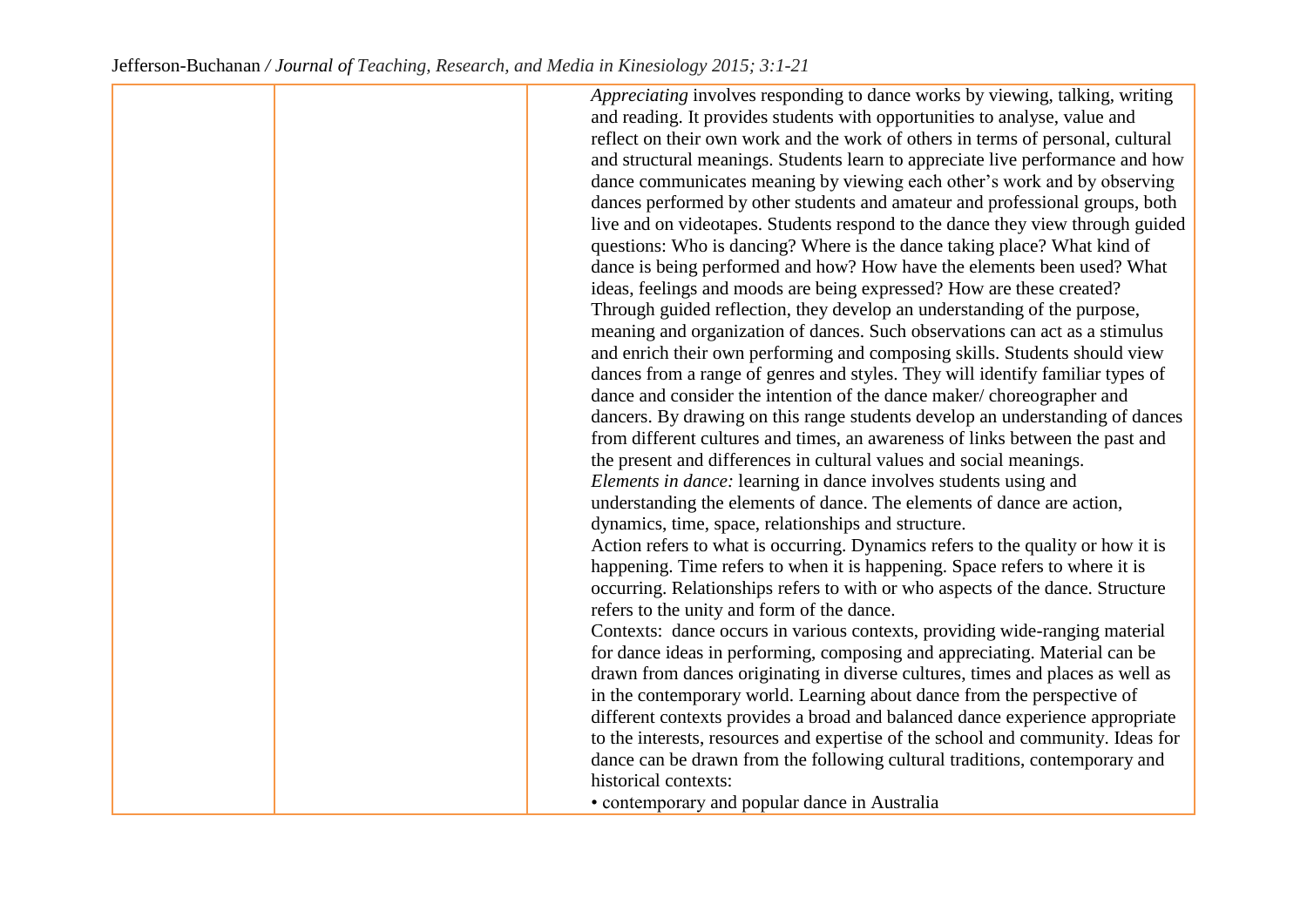Jefferson-Buchanan */ Journal of Teaching, Research, and Media in Kinesiology 2015; 3:1-21*

| • social dances from local and wider sources, including diverse cultures in<br>Australia<br>• modern dance of the 20th century<br>• Aboriginal and Torres Strait Islander traditional and contemporary dance<br>• Indigenous, folk and traditional dances of the world.     |
|-----------------------------------------------------------------------------------------------------------------------------------------------------------------------------------------------------------------------------------------------------------------------------|
| N.B. Some of the suggestions in brackets above are aligned directly with the overview<br>of learning (NSW Creative Arts K-6 Syllabus, pp. 9-17) as they have such a close<br>relationship to Dance per se. The dance strand is quoted in its entirety from the<br>syllabus. |